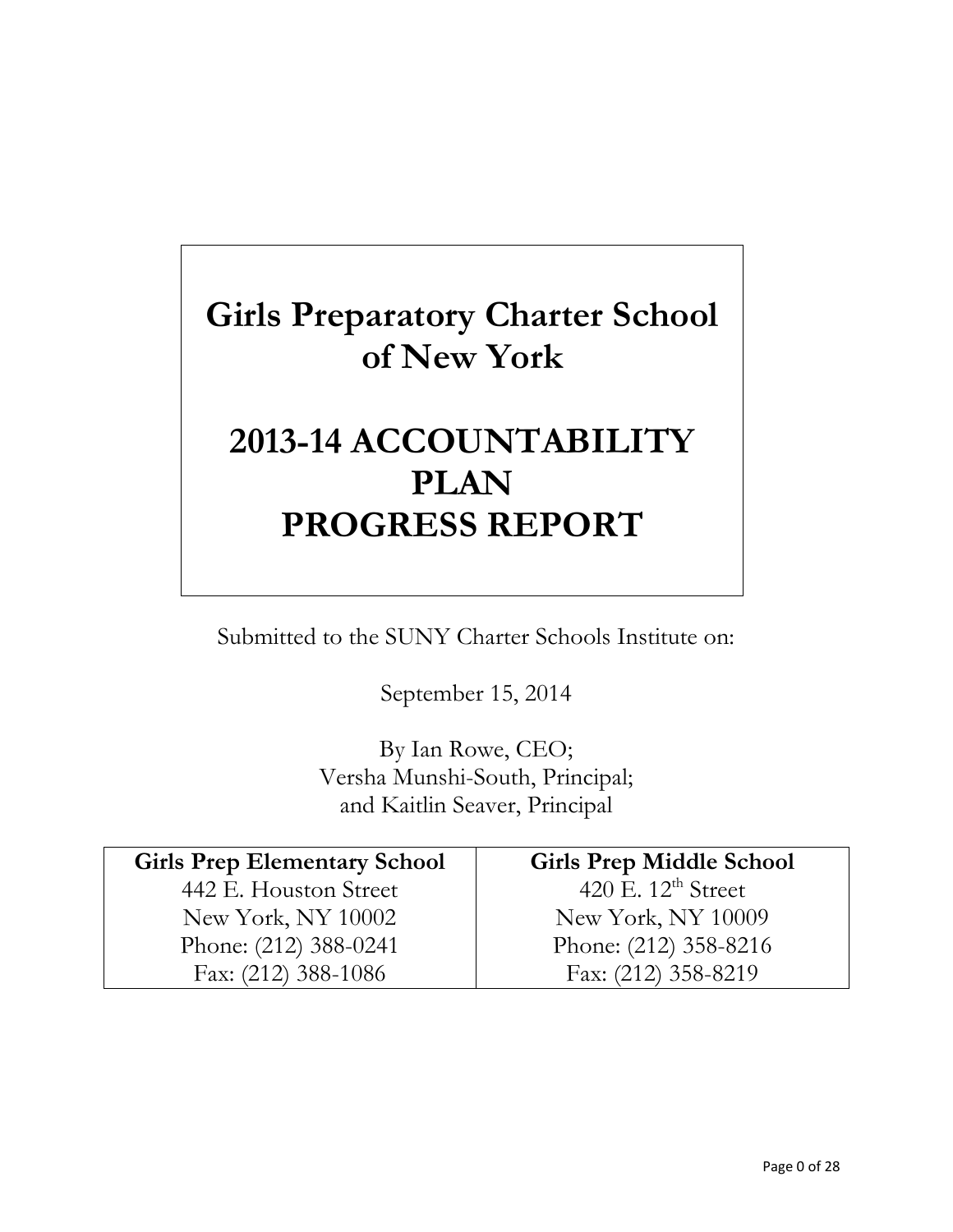David Nitkin, Ian Rowe, and Julie Jackson-Forsberg prepared the 2013-14 Accountability Plan Progress Report on behalf of the school's board of trustees:

| Trustee's Name     | <b>Board Position</b> |
|--------------------|-----------------------|
| Mary Claire Ryan   | Chair/President       |
| Michael Karangelen | Member                |
| Yaritza Cortez     | Parent Rep            |
| Nicole Julius      | Parent Rep            |
| Lauren Frank       | Member                |
|                    |                       |
|                    |                       |
|                    |                       |
|                    |                       |
|                    |                       |
|                    |                       |
|                    |                       |
|                    |                       |
|                    |                       |
|                    |                       |

Kaitlin Seaver has served as Principal of Girls Preparatory Charter School of New York (grades 5-8) since 2011.

Versha Munshi-South served as resident Principal of Girls Preparatory Charter School of New York (grades K-4) in 2012-13, and assumed the full duties of Principal in July 2013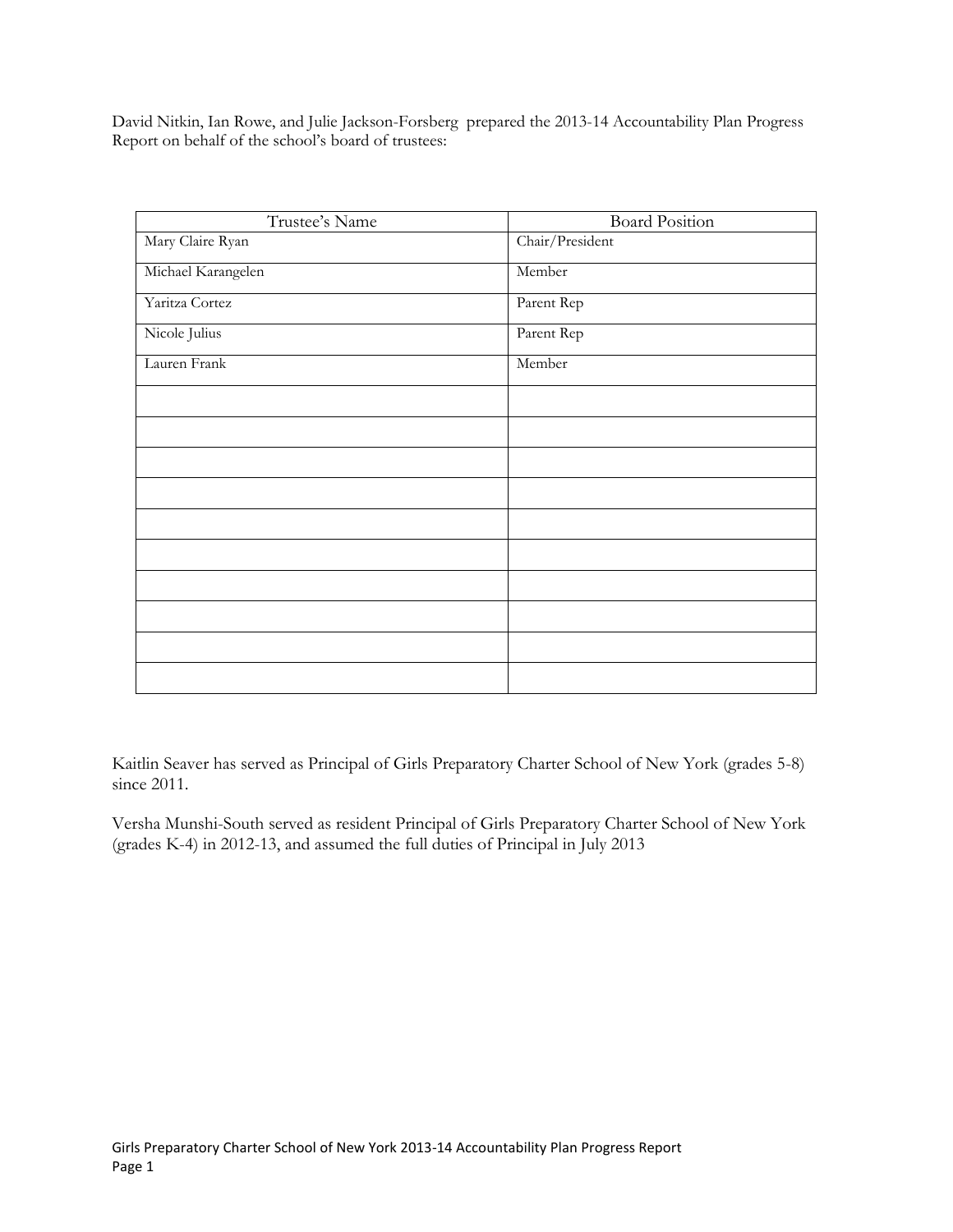# **INTRODUCTION**

Founded in 2005, Girls Preparatory Charter School of New York (hereafter "GPCSNY" or "Girls Prep") follows a single-sex education model that achieves excellence through continuous learning and data-driven instruction. Our school model is designed to empower each student, build strong character, ensure every student demonstrates critical thinking and possesses critical knowledge, and propel every student toward a path to earn a degree from a four-year university.

At the close of our ninth year of operation, GPCSNY has found the educational program and school model to be effective in creating consistent academic achievement and a desire to learn among GPCSNY students. The results on the New York State English Language Arts and Math exams, as well as success in other school and organizational goals, are indicators of GPCSNY's commitment to the students and families that GPCSNY serves.

In the coming years, GPCSNY expects to improve upon its current success by refining curricular and pedagogical practices and focusing on the next stage of success for graduates of GPCSNY. The school expects to provide graduates with the best opportunities for acceptance into high performing high schools as well as support the development of students as "college-goers" through guidance and school culture.

| School<br>Year | K  |    | 2  | 3  | 4  | 5  | 6  |    | 8  | $\Omega$ | 10 | 11 | 12 | Total |
|----------------|----|----|----|----|----|----|----|----|----|----------|----|----|----|-------|
| 2010-11        | 48 | 50 | 50 | 50 | 52 | 58 | 44 |    |    |          |    |    |    | 352   |
| 2011-12        | 72 | 73 | 50 | 51 | 47 | 48 | 70 | 49 |    |          |    |    |    | 460   |
| 2012-13        | 75 | 71 | 74 | 50 | 51 | 52 | 50 | 68 | 47 |          |    |    |    | 538   |
| 2013-14        | 68 | 78 | 69 | 71 | 49 | 50 | 53 | 46 | 65 |          |    |    |    | 549   |

# **School Enrollment by Grade Level and School Year**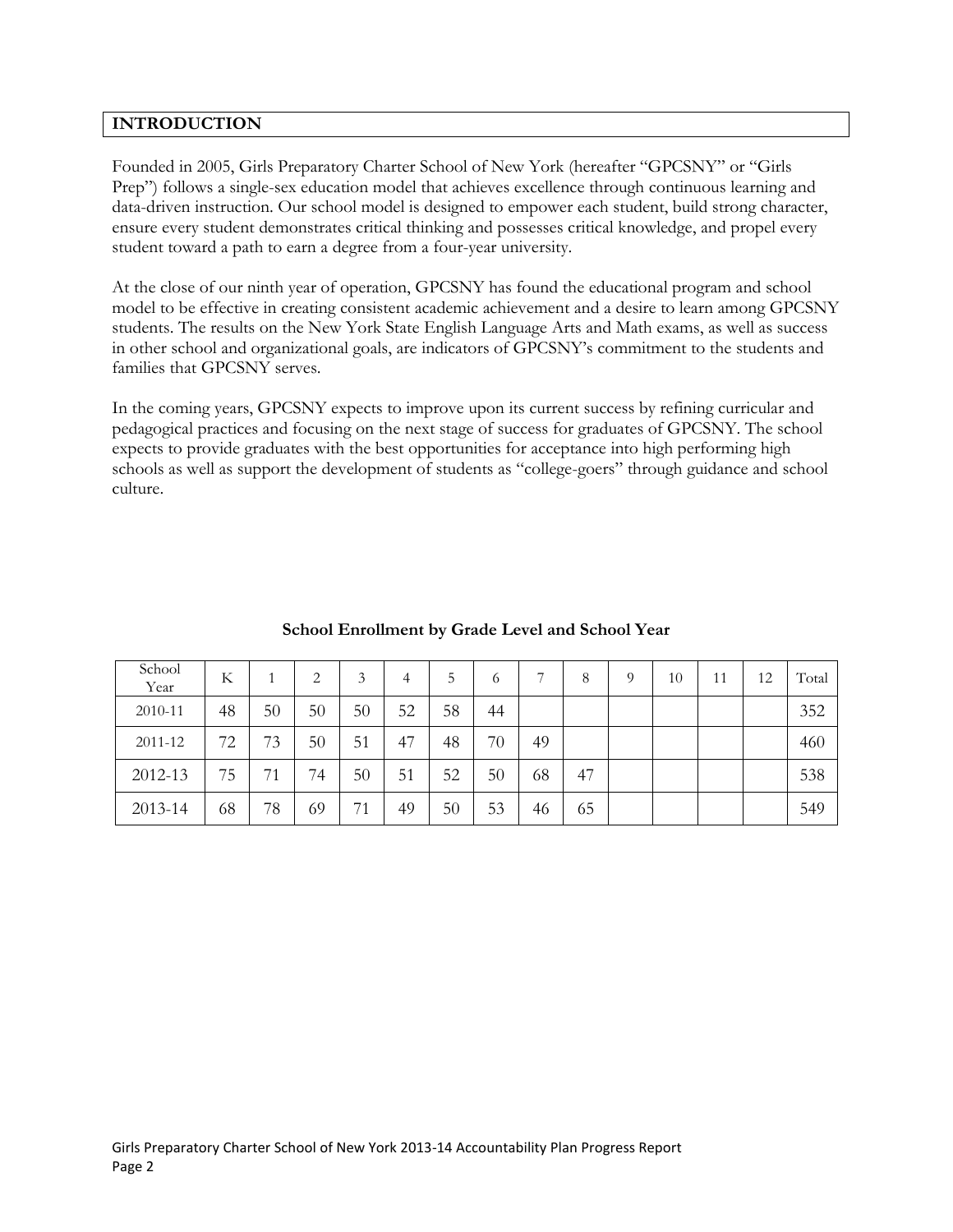# **ENGLISH LANGUAGE ARTS**

## **Goal 1: English Language Arts**

Students will become proficient readers of the English language.

## **Background**

GPCSNY's English language arts curriculum is focused around the core concepts of frequent diagnostic assessment, consistent applied learning models for reading and writing through a modified Readers and Writers workshop, and deep and thorough lessons that truly teach mastery of the Common Core State Standards (CCSS).

GPCSNY continues to use LitLife to assist faculty in planning. However, GPCSNY has provided extensive professional development to assist teachers in the transition to the CCSS. Faculty use readalouds, shared reading, literacy center activities, word study and language concept study to engage students as well as provide instruction in a balanced literacy framework.

GPCSNY uses the Fountas and Pinnell reading assessment to obtain baseline reading levels on students, set goals and support the guided reading model. At GPCSNY both teachers and students collaborate in a structure that is standards-based, goal-oriented and driven by individual student interests.

The class routine is as follows:

- Direct instruction, mini lesson.
- Independent practice with one-on-one conferencing between teacher/s and student. Teachers use these conferences to note general trends in their class's writing and also to track the progress of individual students.
- A student-led share activity, where peer-to-peer feedback is the learning dialogue and formative assessment feedback is the practice of the teacher.

Reading instruction takes place throughout the day in all subject areas. However, dedicated instructional time for grades K-4 includes 45 minutes of small group instruction during Reading Group, which incorporates phonics, guided reading, language and communication skills, in addition to a 45 minute reading workshop each day. Middle school students receive 90 minutes a day of reading instruction and a 45 minute block of vocabulary. In addition to reading instruction, students receive a 45 minute writing workshop daily.

Assessment tools like the NWEA MAP assessment and interim assessments are used strategically by the principals, department chairs, reading specialists, and our network-level Director of Data and Assessment to ensure that immediate re-teach and intervention of ELA skills is incorporated into the daily plans, as well as six week intervention plans. Additionally, the ongoing data informs our RTI (response to intervention) process, a network wide model that captures 85% of students for enrichment and/or intervention.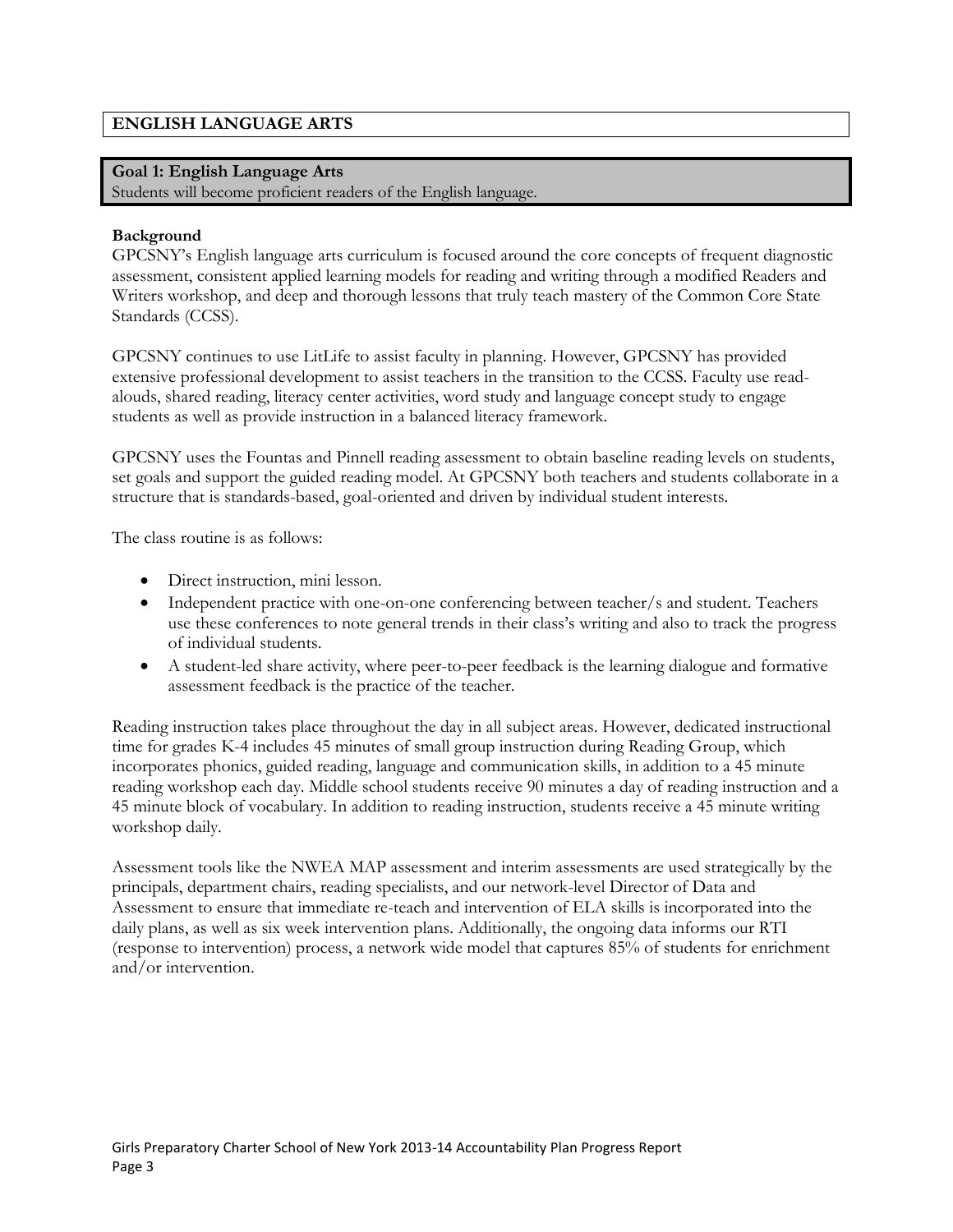# **Goal 1: Absolute Measure** Each year, 75 percent of all tested students enrolled in at least their second year will perform at proficiency on the New York State English language arts examination for grades 3-8.

# **Method**

The school administered the New York State Testing Program English language arts assessment to students in 3rd through 8th grade in April 2014. Each student's raw score has been converted to a gradespecific scaled score and a performance level.

The table below summarizes participation information for this year's test administration. The table indicates total enrollment and total number of students tested. It also provides a detailed breakdown of those students excluded from the exam. Note that this table includes all students according to grade level, even if they have not enrolled in at least their second year.

| Grade | Total  | Not Tested <sup>1</sup> | Total |        |          |
|-------|--------|-------------------------|-------|--------|----------|
|       | Tested | IEP                     | ELL   | Absent | Enrolled |
|       |        |                         |       |        |          |
|       | 49     |                         |       |        | 49       |
|       | 50     |                         |       |        | 50       |
|       | 53     |                         |       |        | 53       |
|       |        |                         |       |        | 46       |
|       | 65     |                         |       |        | 65       |
|       | 334    |                         |       |        | 334      |

## **2013-14 State English Language Arts Exam Number of Students Tested and Not Tested**

<sup>&</sup>lt;sup>1</sup> Students exempted from this exam according to their Individualized Education Program (IEP), because of English Language Learners (ELL) status, or absence for at least some part of the exam.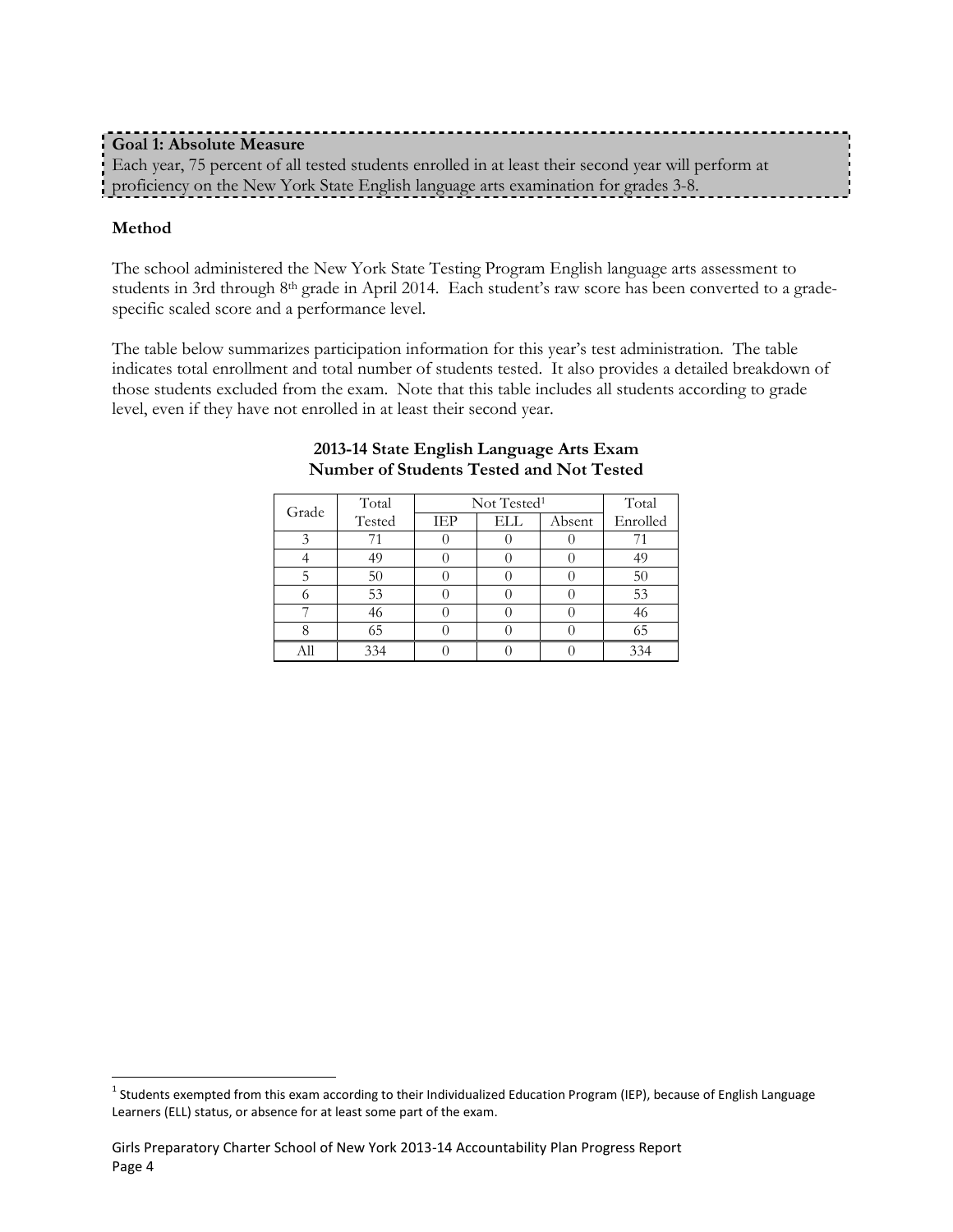# **Results**

41.3% of Girls Prep students enrolled in at least their second year were proficient on the NYS English language arts examination.

| Grades | All Students |                  | Enrolled in at least their<br>Second Year |                  |  |
|--------|--------------|------------------|-------------------------------------------|------------------|--|
|        | Percent      | Number<br>Tested | Percent                                   | Number<br>Tested |  |
| 3      | 47.9%        | 71               | $52.4\%$                                  | 63               |  |
| 4      | $22.4\%$     | 49               | $26.2\%$                                  | 42               |  |
| 5      | $46.0\%$     | 50               | 59.4%                                     | 32               |  |
| 6      | 28.3%        | 53               | 26.8%                                     | 41               |  |
| 7      | $43.5\%$     | 46               | $44.4\%$                                  | 45               |  |
| 8      | $36.9\%$     | 65               | $37.5\%$                                  | 64               |  |
| All    | $38.0\%$     | 334              | $41.1\%$                                  | 287              |  |

# **Performance on 2013-14 State English Language Arts Exam By All Students and Students Enrolled in At Least Their Second Year**

# **Evaluation**

Girls Prep did not meet the accountability measure of 75 percent of students enrolled in at least their second year achieving proficiency. However, as the data in the following sections demonstrates, Girls Prep students made significant growth, and also outperformed students in their host district. Accordingly, we believe the data indicates that Girls Prep is on a predictive path to meeting the goal of 75 percent proficiency in the future.

# **Additional Evidence**

The below table indicates that the percentage of students in at least their second year achieving proficiency increased by 6.6% from 2012-13 to 2013-14.

|       |          | Percent of Students Enrolled in At Least Their Second Year<br>Achieving Proficiency |          |                  |          |                  |  |  |  |  |  |  |
|-------|----------|-------------------------------------------------------------------------------------|----------|------------------|----------|------------------|--|--|--|--|--|--|
| Grade |          | 2011-12                                                                             | 2012-13  |                  |          | 2013-14          |  |  |  |  |  |  |
|       | Percent  | Number<br>Tested                                                                    | Percent  | Number<br>Tested | Percent  | Number<br>Tested |  |  |  |  |  |  |
| 3     | 56.5%    | 46                                                                                  | $26.2\%$ | 42               | $52.4\%$ | 63               |  |  |  |  |  |  |
| 4     | $75.0\%$ | 44                                                                                  | 31.3%    | 48               | $26.2\%$ | 42               |  |  |  |  |  |  |
| 5     | $69.8\%$ | 43                                                                                  | 27.9%    | 43               | 59.4%    | 32               |  |  |  |  |  |  |
| 6     | $67.8\%$ | 60                                                                                  | $46.7\%$ | 45               | $26.8\%$ | 41               |  |  |  |  |  |  |
| 7     | 60.5%    | 43                                                                                  | 44.6%    | 56               | $44.4\%$ | 45               |  |  |  |  |  |  |
| 8     | N/A      | N/A                                                                                 | 27.3%    | 44               | $37.5\%$ | 64               |  |  |  |  |  |  |
| All   | $66.0\%$ | 236                                                                                 | $34.5\%$ | 278              | $41.1\%$ | 287              |  |  |  |  |  |  |

# **English Language Arts Performance by Grade Level and School Year**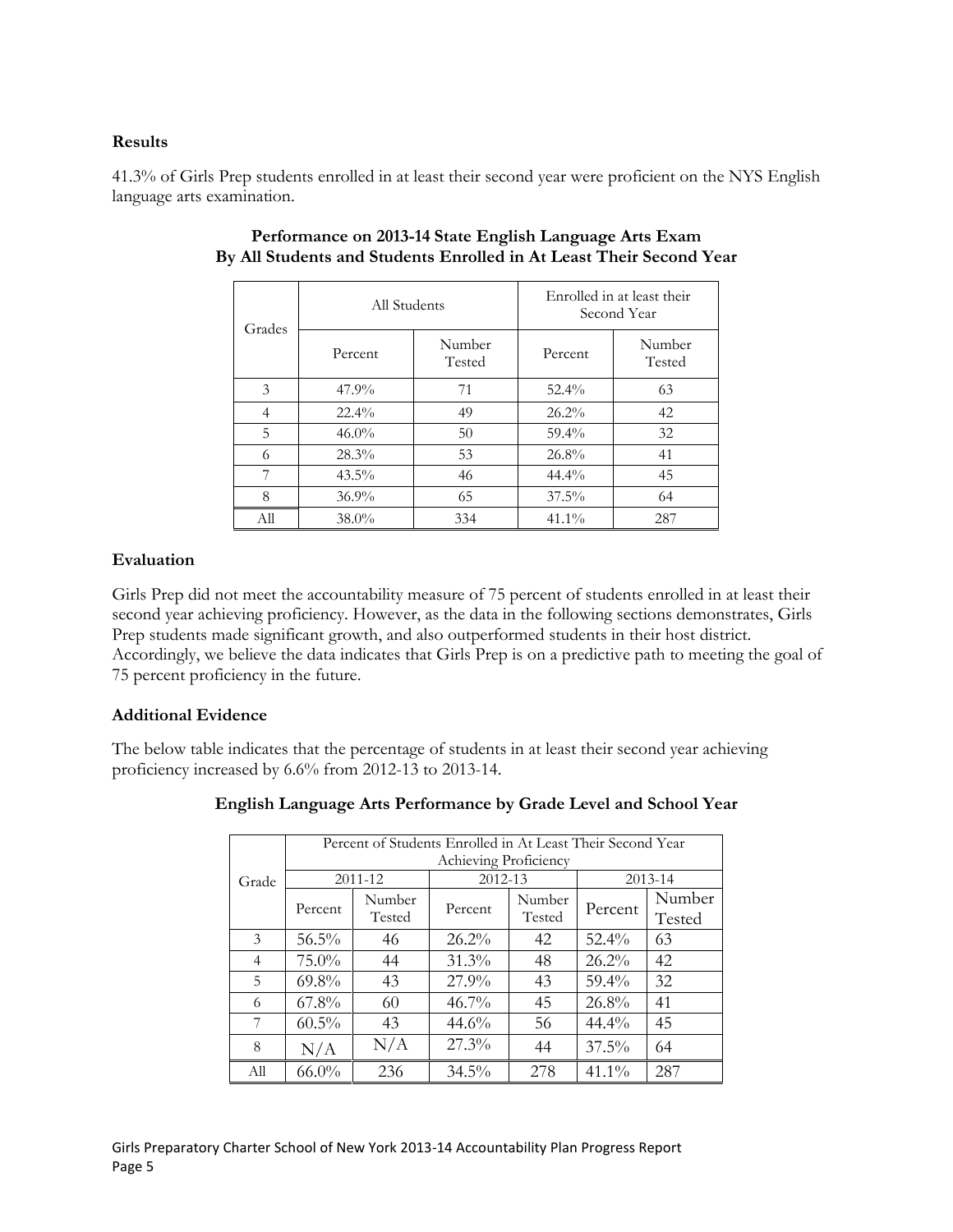**Goal 1: Absolute Measure** Each year, the school's aggregate Performance Level Index (PLI) on the State English language arts exam will meet the Annual Measurable Objective (AMO) set forth in the state's NCLB accountability system.

## **Method**

The federal No Child Left Behind law holds schools accountable for making annual yearly progress towards enabling all students to be proficient. As a result, the state sets an AMO each year to determine if schools are making satisfactory progress toward the goal of proficiency in the state's learning standards in English language arts. To achieve this measure, all tested students must have a Performance Level Index (PLI) value that equals or exceeds the 2013-14 English language arts AMO of 89. The PLI is calculated by adding the sum of the percent of all tested students at Levels 2 through 4 with the sum of the percent of all tested students at Levels 3 and 4. Thus, the highest possible PLI is 200.<sup>2</sup>

## **Results**

GPCSNY's performance index for English language arts was 119 in the 2013-14 school year. This exceeds the AMO of 89.

| Number in | Percent of Students at Each Performance Level |                               |     |  |     |  |       |  |           |
|-----------|-----------------------------------------------|-------------------------------|-----|--|-----|--|-------|--|-----------|
| Cohort    | Level 1                                       | Level 2<br>Level 3<br>Level 4 |     |  |     |  |       |  |           |
| 334       | 19%                                           |                               | 43% |  | 32% |  | $6\%$ |  |           |
|           |                                               |                               |     |  |     |  |       |  |           |
|           | РI                                            | $=$                           | 43  |  | 32  |  |       |  | 81        |
|           |                                               |                               |     |  | 32  |  |       |  | 38<br>119 |

## **English Language Arts 2013-14 Performance Level Index (PLI)**

## **Evaluation**

GPCSNY exceeded the Annual Measurable Objective by 30 points in 2013-14.

# **Goal 1: Comparative Measure**

Each year, the percent of all tested students who are enrolled in at least their second year and performing at proficiency on the state English language arts exam will be greater than that of all students in the same tested grades in the local school district.

## **Method**

A school compares tested students enrolled in at least their second year to all tested students in the surrounding public school district. Comparisons are between the results for each grade in which the school had tested students in at least their second year at the school and the total result for all students at the corresponding grades in the school district. 3

 $^2$  In contrast to SED's Performance Index, the PLI does not account for year-to-year growth toward proficiency.

 $^3$  Schools can acquire these data when the New York State Education Department releases its Access database containing grade level ELA and math test results for all schools and districts statewide. The NYSED announces the release of the data on it[s News](http://www.oms.nysed.gov/press/)  [Release webpage.](http://www.oms.nysed.gov/press/)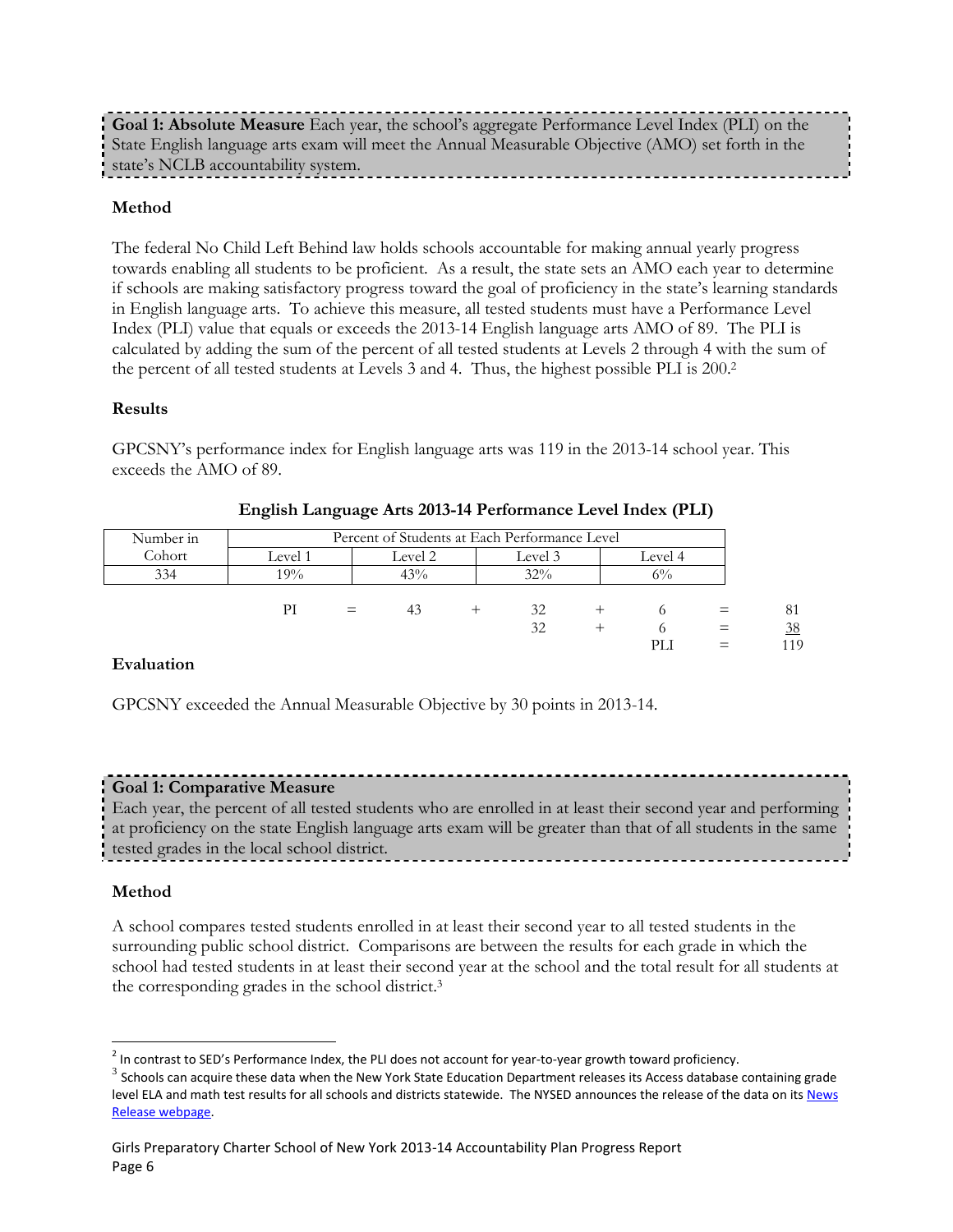## **Results**

Students enrolled in at least their second year at Girls Prep outperformed those in their host district, NYC Community District 1.

|       |                                                             |                  | Percent of Students at Proficiency |                  |  |
|-------|-------------------------------------------------------------|------------------|------------------------------------|------------------|--|
| Grade | Charter School Students<br>In At Least 2 <sup>nd</sup> Year |                  | All District Students              |                  |  |
|       | Percent                                                     | Number<br>Tested | Percent                            | Number<br>Tested |  |
| 3     | $52.4\%$                                                    | 63               | 36%                                | 837              |  |
| 4     | $26.2\%$                                                    | 42               | 40%                                | 819              |  |
| 5     | $59.4\%$                                                    | 32               | 34%                                | 757              |  |
| 6     | 26.8%                                                       | 41               | 35%                                | 736              |  |
| 7     | $44.4\%$                                                    | 45               | 41%                                | 805              |  |
| 8     | $37.5\%$                                                    | 64               | 38%                                | 853              |  |
| All   | 41.1%                                                       | 287              | 37%                                | 4807             |  |

# **2013-14 State English Language Arts Exam Charter School and District Performance by Grade Level**

# **Evaluation**

Girls Prep met the accountability measure requiring that the proportion of all students who are enrolled in at least their second year and performing at proficiency on the state English language arts exam be greater than that of all students in the same tested grades in the local school district.

# **Additional Evidence**

The below table demonstrates that Girls Prep students have outperformed the students of the school's host district, District 1, in each of the last 3 years. In addition, the gap between GPCSNY and District 1 increased between 2012-13 and 2013-14, indicating that our revised instructional program is producing comparatively strong results.

|                | Percent of Students Enrolled in at Least their Second Year Who Are at |          |          |            |          |             |  |  |  |  |  |
|----------------|-----------------------------------------------------------------------|----------|----------|------------|----------|-------------|--|--|--|--|--|
|                | Proficiency Compared to Local District Students                       |          |          |            |          |             |  |  |  |  |  |
| Grade          | 2011-12                                                               |          |          | 2012-13    |          | $2013 - 14$ |  |  |  |  |  |
|                | Girls                                                                 | District | Girls    | District 1 | Girls    | District    |  |  |  |  |  |
|                | Prep                                                                  |          | Prep     |            | Prep     |             |  |  |  |  |  |
| 3              | $56.5\%$                                                              | $51.3\%$ | $26.2\%$ | $34.3\%$   | $52.4\%$ | 36%         |  |  |  |  |  |
| $\overline{4}$ | $75.0\%$                                                              | $54.5\%$ | $31.3\%$ | $34.5\%$   | $26.2\%$ | 40%         |  |  |  |  |  |
| 5              | $69.8\%$                                                              | $55.3\%$ | $27.9\%$ | $30.5\%$   | $59.4\%$ | $34\%$      |  |  |  |  |  |
| 6              | $67.8\%$                                                              | $50.8\%$ | $46.7\%$ | $33.5\%$   | $26.8\%$ | 35%         |  |  |  |  |  |
| 7              | $60.5\%$                                                              | $50.1\%$ | 44.6%    | $30.7\%$   | $44.4\%$ | $41\%$      |  |  |  |  |  |
| 8              | N/A                                                                   | N/A      | $27.3\%$ | 33.8%      | $37.5\%$ | 38%         |  |  |  |  |  |
| All            | $66.0\%$                                                              | $52.4\%$ | $34.5\%$ | $32.9\%$   | $41.1\%$ | $37\%$      |  |  |  |  |  |

# **English Language Arts Performance of Charter School and Local District by Grade Level and School Year**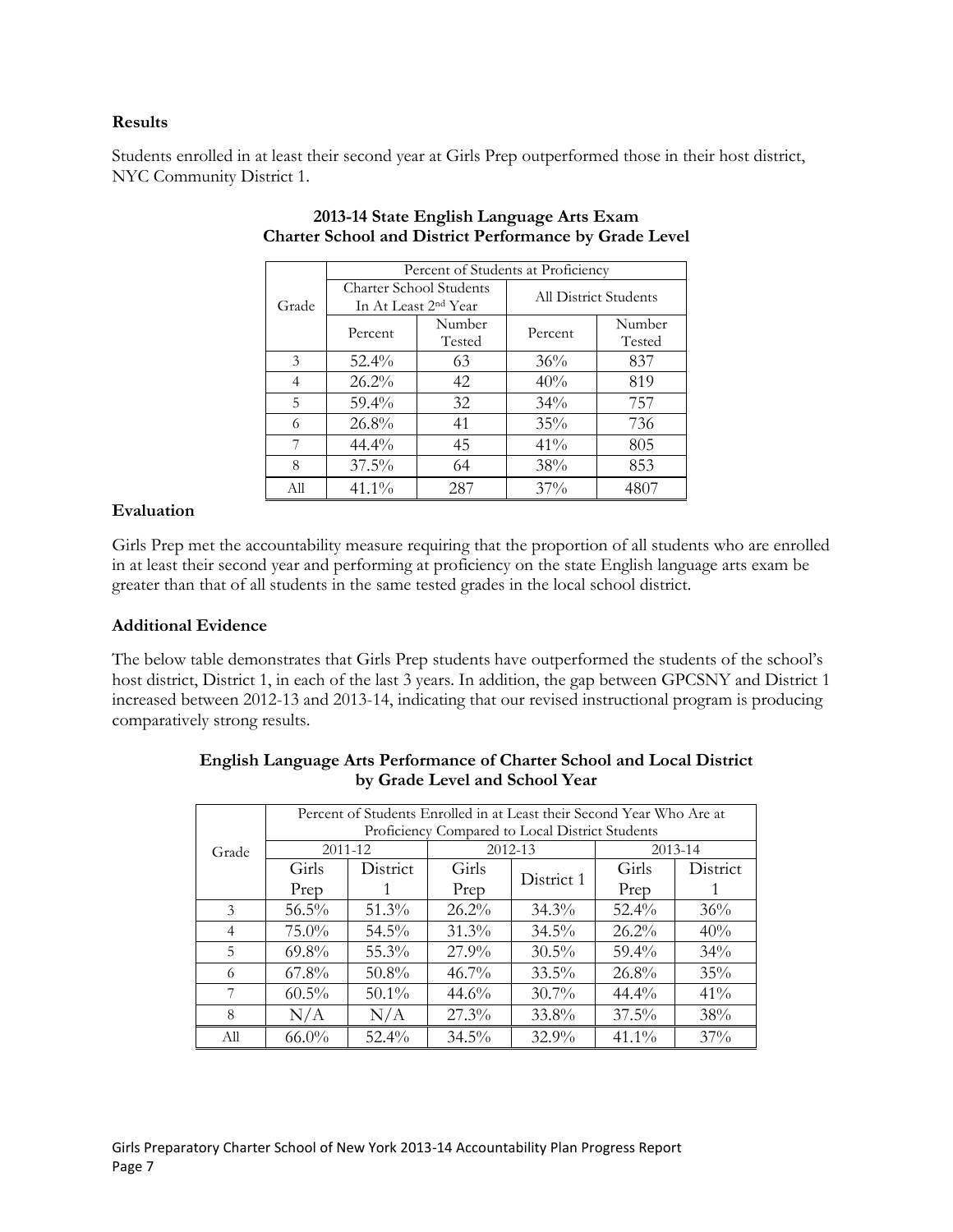# **Goal 1: Comparative Measure**

Each year, the school will exceed its predicted level of performance on the state English language arts exam by an Effect Size of 0.3 or above (performing higher than expected to a small degree) according to a regression analysis controlling for students eligible for economically disadvantaged students among all public schools in New York State.<sup>4</sup>

## **Method**

The Charter Schools Institute conducts a Comparative Performance Analysis, which compares the school's performance to demographically similar public schools state-wide. The Institute uses a regression analysis to control for the percentage of economically disadvantaged students among all public schools in New York State. The Institute compares the school's actual performance to the predicted performance of public schools with a similar economically disadvantaged percentage. The difference between the schools' actual and predicted performance, relative to other schools with similar economically disadvantaged statistics, produces an Effect Size. An Effect Size of 0.3 or performing higher than expected to a small degree is the requirement for achieving this measure.

Given the timing of the state's release of economically disadvantaged data and the demands of the data analysis, the 2013-14 analysis is not yet available. This report contains 2012-13 results, the most recent Comparative Performance Analysis available.

## **Results**

In 2012-13, Girls Prep's aggregate effect size in English language arts was 0.79.

| Grade | Percent<br>Number<br>Economically<br>Tested<br>Disadvataged |                                                                           |        | Percent of Students<br>at Levels 3&4 | Difference between<br>Actual and<br>Predicted | Effect<br>Size |
|-------|-------------------------------------------------------------|---------------------------------------------------------------------------|--------|--------------------------------------|-----------------------------------------------|----------------|
|       |                                                             |                                                                           | Actual | Predicted                            |                                               |                |
| 3     | 84.6                                                        | 50                                                                        | 26.0   | 20.2                                 | 5.8                                           | 0.43           |
|       | 80.8                                                        | 51                                                                        | 31.4   | 20.5                                 | 10.9                                          | 0.84           |
| 5     | 79.2                                                        | 52                                                                        | 28.9   | 21.3                                 | 7.6                                           | 0.57           |
| 6     | 62.3                                                        | 50                                                                        | 42.0   | 24.7                                 | 17.3                                          | 1.40           |
| 7     | 71.4                                                        | 68                                                                        | 44.1   | 22.5                                 | 21.6                                          | 1.46           |
| 8     | 59.6                                                        | 47                                                                        | 25.5   | 29.2                                 | $-3.7$                                        | $-0.26$        |
| All   | 73.1                                                        | 318                                                                       | 33.7   | 22.9                                 | 10.7                                          | 0.79           |
|       |                                                             | $0.1 \quad 11 \quad \Omega \qquad 11 \quad \Omega \qquad 11 \quad \Omega$ |        |                                      |                                               |                |

# **2013-14 English Language Arts Comparative Performance by Grade Level**

| <b>School's Overall Comparative Performance:</b> |  |
|--------------------------------------------------|--|
| Higher than expected to a medium degree          |  |

<sup>4</sup> The Institute will continue using *economically disadvantaged* instead of *eligibility for free lunch* as the demographic variable in 2013-14. Schools should report previous year's results using reported free-lunch statistics.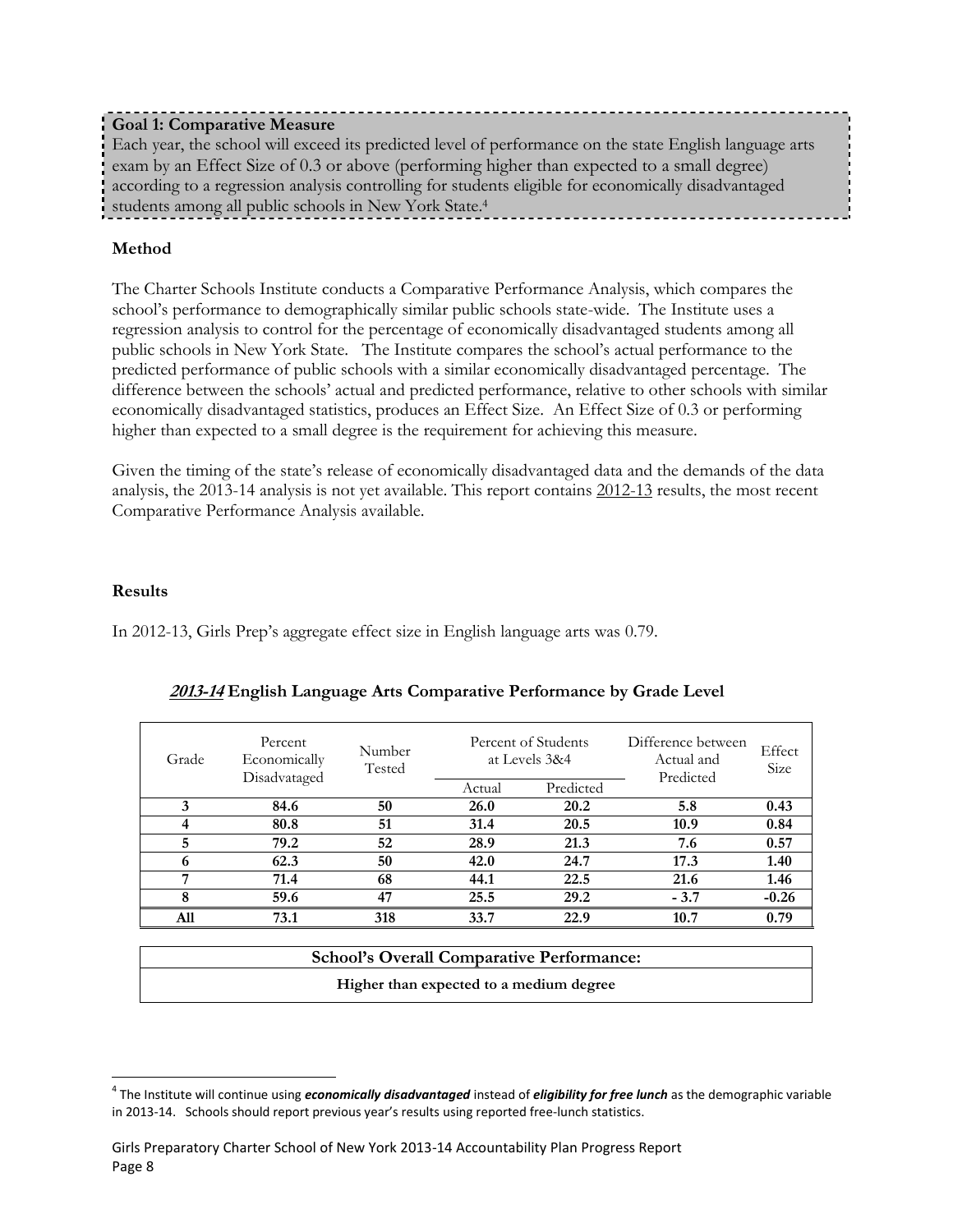# **Evaluation**

In 2012-13, Girls Prep met this accountability plan goal. Girls Prep's effect size is not yet available for 2013-14, the year relevant to this analysis.

# **Additional Evidence**

GPCSNY has had a strongly positive effect size for each of the last three years.

| School<br>Year | Grades | Percent<br>Eligible for<br>Free Lunch | Number<br>Tested | Actual | Predicted | Effect<br>Size |
|----------------|--------|---------------------------------------|------------------|--------|-----------|----------------|
| 2010-11        | K-6    | 62                                    | 222              | 60.4   | 46.6      | 0.85           |
| 2011-12        | K-7    | 56.2                                  | 262              | 64.1   | 49.6      | 0.95           |
| 2012-13        | K-8    | 73.1                                  | 318              | 33.7   | 22.9      | 0.79           |

**English Language Arts Comparative Performance by School Year**

## **Goal 1: Growth Measure<sup>5</sup>**

Each year, under the state's Growth Model, the school's mean unadjusted growth percentile in English language arts for all tested students in grades 4-8 will be above the state's unadjusted median growth percentile.

# **Method**

This measure examines the change in performance of the same group of students from one year to the next and the progress they are making in comparison to other students with the same score in the previous year. The analysis only includes students who took the state exam in 2012-13 and also have a state exam score from 2011-12 including students who were retained in the same grade. Students with the same 2011-12 score are ranked by their 2012-13 score and assigned a percentile based on their relative growth in performance (student growth percentile). Students' growth percentiles are aggregated school-wide to yield a school's mean growth percentile. In order for a school to perform above the statewide median, it must have a mean growth percentile greater than 50.

Given the timing of the state's release of Growth Model data, the 2013-14 analysis is not yet available. This report contains 2012-13 results, the most recent Growth Model data available.<sup>6</sup>

# **Results**

In 2012-13, Girls Prep's mean unadjusted growth percentile was 60.5. This is higher than the state's unadjusted median growth percentile of 50.0

<sup>&</sup>lt;u>s</u><br><sup>5</sup> See Guidelines for <u>Creating [a SUNY Accountability Plan](http://www.newyorkcharters.org/operate/first-year-schools/accountability-plan/)</u> for an explanation.

 $^6$  Schools can acquire these data from the NYSED's Business Portal: portal.nysed.gov.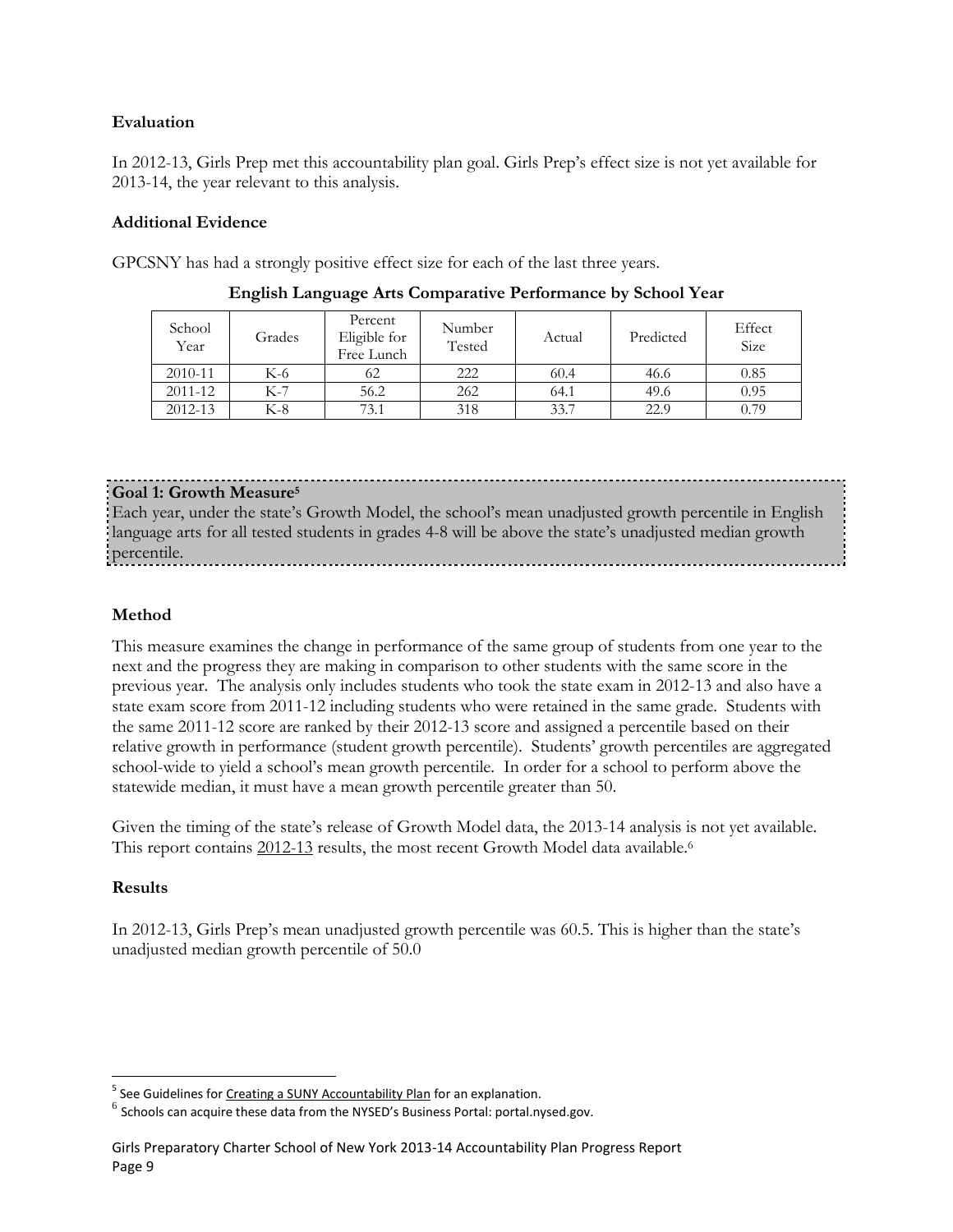|       | <b>Mean Growth Percentile</b> |           |  |  |  |
|-------|-------------------------------|-----------|--|--|--|
| Grade | School                        | Statewide |  |  |  |
|       |                               | Median    |  |  |  |
| 3     | N/A                           | 50.0      |  |  |  |
| 4     | 66.0                          | 50.0      |  |  |  |
| 5     | 56.0                          | 50.0      |  |  |  |
| 6     | 61.5                          | 50.0      |  |  |  |
| 7     | 69.0                          | 50.0      |  |  |  |
| 8     | 47.5                          | 50.0      |  |  |  |
| ΑIΙ   | 60.5                          | 50.0      |  |  |  |

# **2012-13 English Language Arts Mean Growth Percentile by Grade Level**

## **Evaluation**

In 2012-13, Girls Prep met this accountability plan goal. Girls Prep's effect size is not yet available for 2013-14, the year relevant to this analysis.

## **Additional Evidence**

GPCSNY has met this accountability goal in each of the last two years. In addition, GPCSNY's mean growth percentile has increased in each of the last two years.

|       | <b>Mean Growth Percentile</b> |                 |         |           |  |  |  |  |
|-------|-------------------------------|-----------------|---------|-----------|--|--|--|--|
| Grade | $2010 - 11^7$                 | $2011 - 12^{7}$ | 2012-13 | Statewide |  |  |  |  |
|       |                               |                 |         | Average   |  |  |  |  |
| 3     |                               |                 | N/A     | 50.0      |  |  |  |  |
| 4     |                               |                 | 66.0    | 50.0      |  |  |  |  |
| 5     |                               |                 | 56.0    | 50.0      |  |  |  |  |
| 6     |                               |                 | 61.5    | 50.0      |  |  |  |  |
| 7     |                               |                 | 69.0    | 50.0      |  |  |  |  |
| 8     |                               |                 | 47.5    | 50.0      |  |  |  |  |
| All   | 44.0                          | 58.4            | 60.6    | 50.0      |  |  |  |  |

## **English Language Arts Mean Growth Percentile by Grade Level and School Year**

## **Summary of the English Language Arts Goal**

We are committed to providing the resources needed for our students to become proficient readers of the English language. GPCSNY is committed to a culture of continuous improvement where student achievement and success has no limit.

In 2013-14, GPCSNY achieved 4 out of the 5 possible measures for evaluation. Below we have outlined an action plan to implement in the coming year. This plan includes programs and processes that have proven to be successful and new strategies that address our observable gaps.

  $<sup>7</sup>$  Grade level results not available.</sup>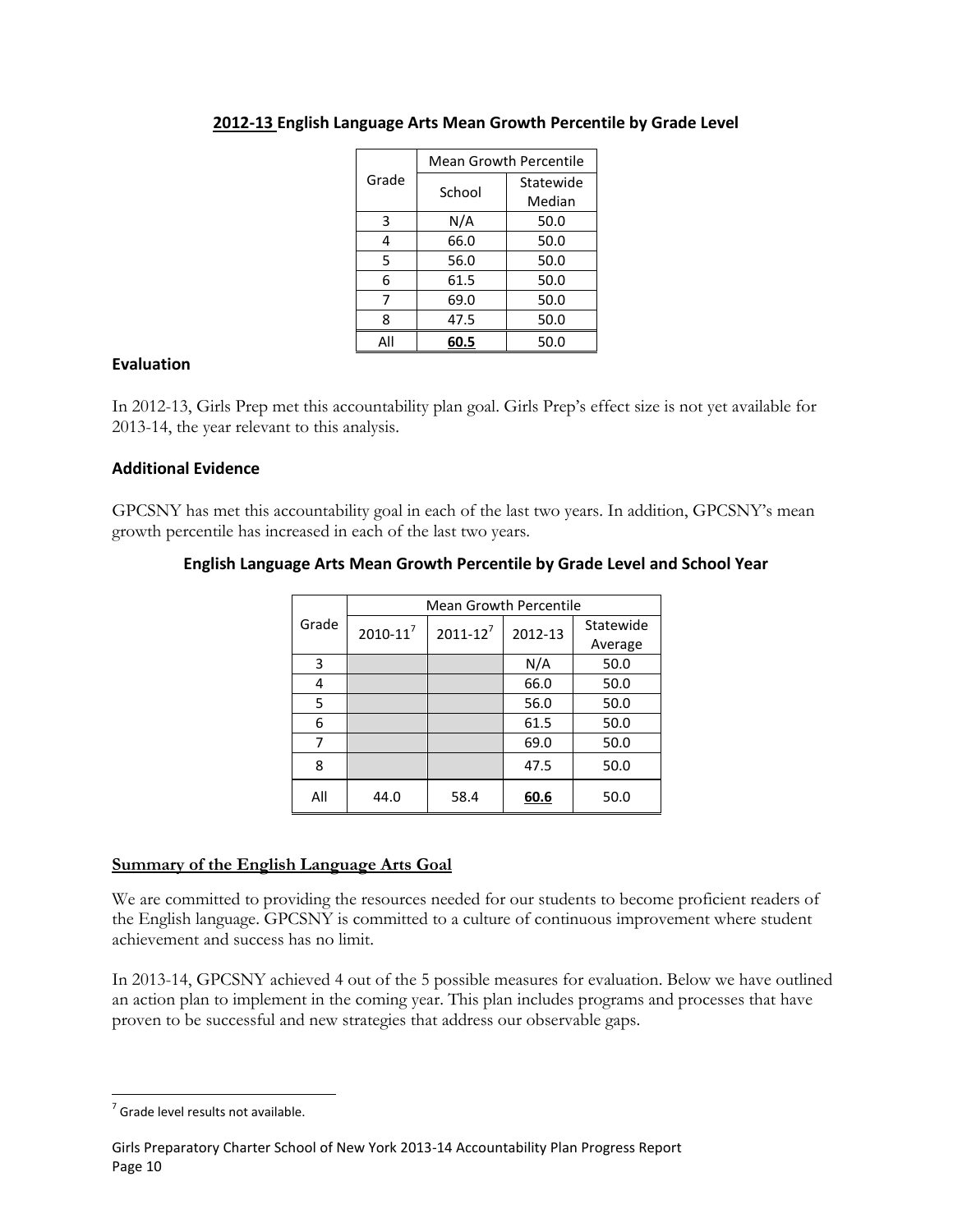Like the overwhelming majority of charter schools in New York City, Girls Prep did not meet the goal of 75 percent proficiency in 2013-14. However, our outstanding growth data gives us confidence that we are on a predictive path to attaining that goal in the future.

| Type        | <b>Measure</b>                                                                                                                                                                                                                                                                                                                                                                             | <b>Outcome</b>  |
|-------------|--------------------------------------------------------------------------------------------------------------------------------------------------------------------------------------------------------------------------------------------------------------------------------------------------------------------------------------------------------------------------------------------|-----------------|
| Absolute    | Each year, 75 percent of all tested students who are enrolled in at least their<br>second year will perform at proficiency on the New York State English<br>language arts exam for grades 3-8.                                                                                                                                                                                             | Did Not Achieve |
| Absolute    | Each year, the school's aggregate Performance Level Index (PLI) on the state<br>English language arts exam will meet that year's Annual Measurable Objective<br>(AMO) set forth in the state's NCLB accountability system.                                                                                                                                                                 | Achieved        |
| Comparative | Each year, the percent of all tested students who are enrolled in at least their<br>second year and performing at proficiency on the state English language arts<br>exam will be greater than that of students in the same tested grades in the local<br>school district.                                                                                                                  | Achieved        |
| Comparative | Each year, the school will exceed its predicted level of performance on the state<br>English language arts exam by an Effect Size of 0.3 or above (performing<br>higher than expected to a small degree) according to a regression analysis<br>controlling for economically disadvantaged students among all public schools<br>in New York State. (Using 2012-13 school district results.) | Achieved        |
| Growth      | Each year, under the state's Growth Model the school's mean unadjusted<br>growth percentile in English language arts for all tested students in grades 4-8<br>will be above the state's unadjusted median growth percentile.                                                                                                                                                               | Achieved        |

# **Action Plan**

# **Curriculum**

In 2012-13, our network-wide data inquiry team established that students' lack of vocabulary and content knowledge impeded their ability to access complex texts. Accordingly, our three-year action plan calls for the creation of a vertically aligned, interdisciplinary curriculum with an increased emphasis on complex text and rich academic vocabulary. We believe that a curriculum that builds coherent knowledge from grade to grade through prolonged, scaffolded interaction with complex texts is in keeping with the Common Core shifts and will be a driver of future success.

The curriculum creation process will occur in phases over the next three years. The work will be led by network staff in collaboration with school-based staff. Our network team now includes a Chief Academic Officer and Director of Curriculum who will be supported by the Directors of Curriculum and Assessment at the school.

## **Instruction**

The second key lever to drive academic improvement is to continue to refine our coaching and observation processes. This year, Girls Prep's full-time instructional leaders include an ELA coach, two math coaches, two Directors of Curriculum and Assessment, and our principals, who are our primary instructional leaders. All of these individuals will regularly observe teachers and provide instructional feedback. Grade team leaders will also conduct informal observations and peer observations. All observations will utilize the Danielson framework as our model of excellent teaching.

In addition, the network is supporting the school's response to the Common Core shifts in ELA by developing a professional development partnership with the Vermont Writing Collaborative. Over the course of year-long professional development, both with the Vermont Writing Collaborative and with network staff, teachers will develop their abilities to work with students around reading and comprehending complex texts, developing original claims, and supporting those claims with evidence

Girls Preparatory Charter School of New York 2013-14 Accountability Plan Progress Report Page 11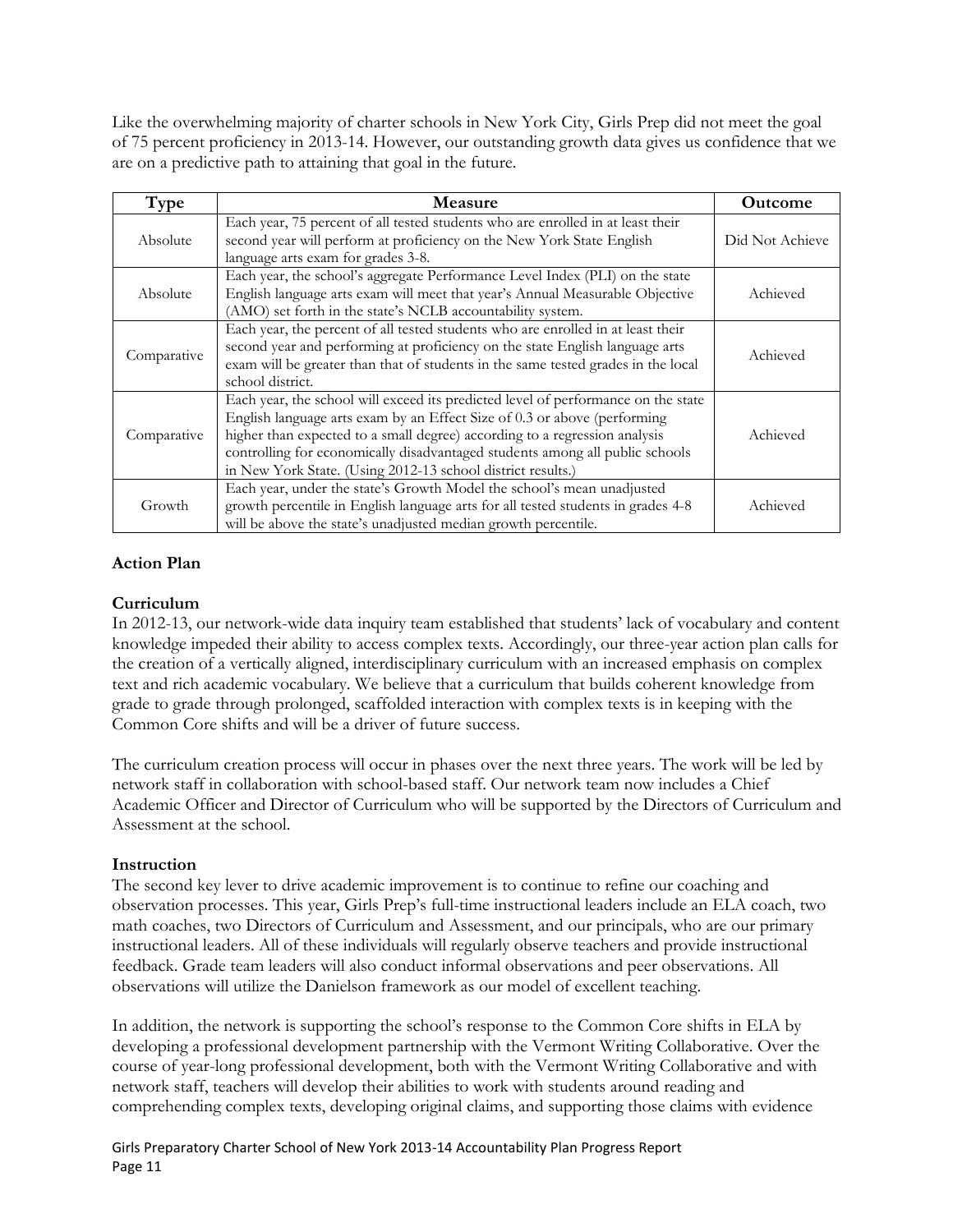from the text.

#### **Data & Assessment**

In the area of data analysis and action planning, we have created an interlocking structure of networkwide data inquiry teams to ensure that all forms of data are being used and triangulated effectively. Similar in nature to professional learning communities, grade-level data inquiry teams will be led by grade-team leaders, who will in turn sit on school-wide data inquiry teams led by the Directors of Curriculum and Assessment, who will in turn sit on a network-wide data inquiry team led by the network's Director of Data and Assessment. All of the network's Directors of Curriculum and Assessment will participate in monthly like-position meetings with the network staff in order to share best practices and engage in professional development.

Finally, the network will be piloting vertically aligned, CCSS-based writing rubrics in 2014-15 to ensure that expectations scaffold appropriately from year to year and that all students are held to the same level of rigor.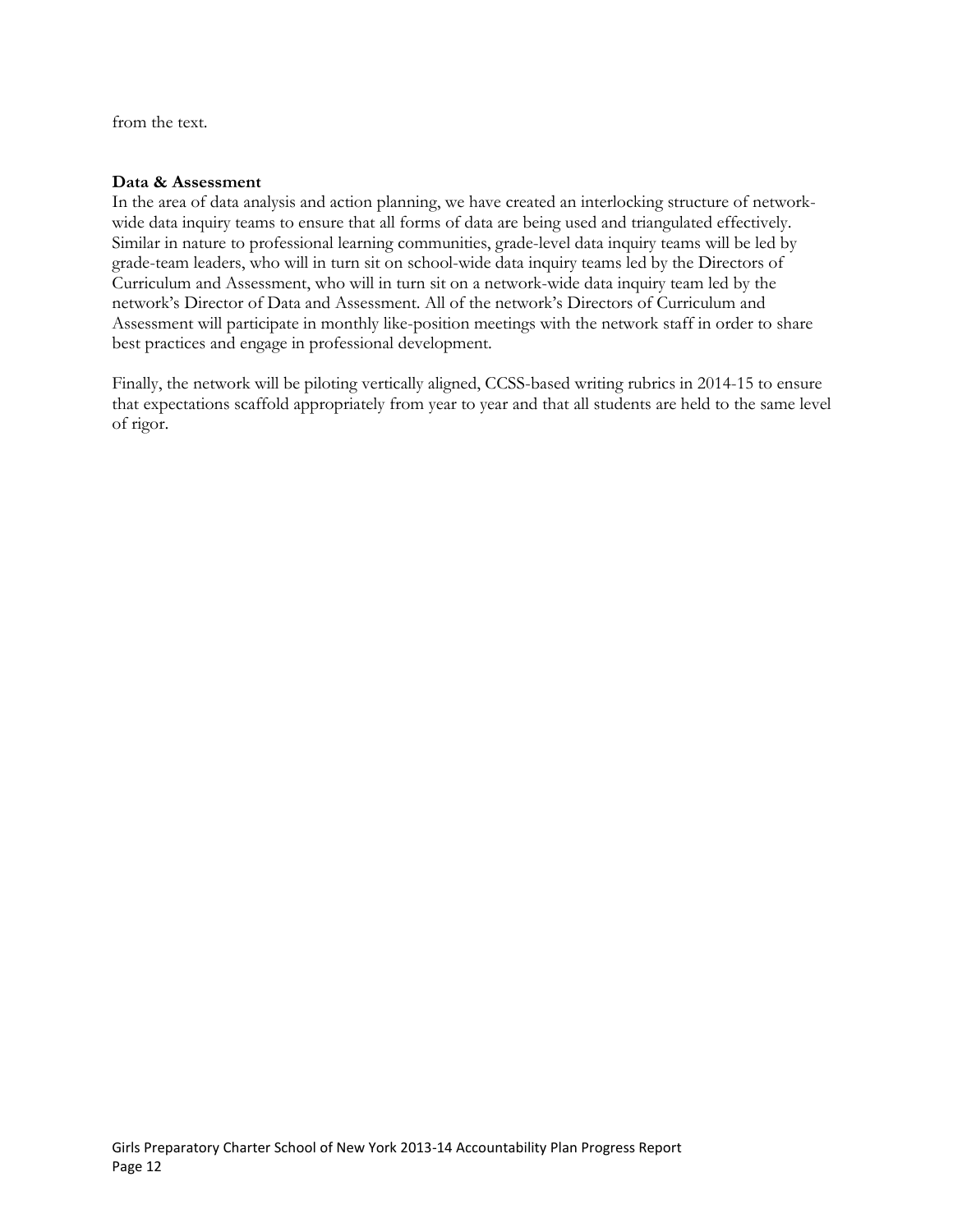# **MATHEMATICS**

#### **Goal 2: Mathematics**

Girls Prep Bronx students will demonstrate steady progress in the understanding and application of mathematical skills and concepts.

#### **Background**

GPCSNY has an intensive math curriculum that utilizes the Common Core State Standards as a foundation and folds in rigorous curricula to challenge students and allow teachers to narrow and deepen the scope of math instruction.

GPCSNY's math instruction schedule includes a morning meeting each day, as well as a math lesson each day at the elementary level. There is one additional math period each week that is to be used for review and/or extension. In middle school, scholars have math instruction for one hour and thirty minutes daily.

GPCSNY is continuing to use publisher resources such as EnVision for the elementary and Connected Math at the middle school, but the program is supplemented with additional content and exemplars to provide more process based problem solving and to fill gaps in the curriculum.

GPCSNY's instructional leadership teams focus on abstract math to more readily assure that students will be able to take on a more diverse array of mathematical problems and apply their mathematical understandings to new and varied situations. With this strategy teachers are also able to hone their instructional technique through intensive development of lessons.

In every grade, GPCSNY uses data to differentiate instruction and create guided groups, centers, and lessons. Differentiated instruction is essential in reaching the needs of all students. We also strive to dig deep with our questioning and encourage students to explain and justify their ideas.

#### **Goal 2: Absolute Measure**

Each year, 75 percent of all tested students enrolled in at least their second year will perform at proficiency on the New York State mathematics examination for grades 3-8.

## **Method**

The school administered the New York State Testing Program mathematics assessment to students in 3rd through 8th grade in April 2014. Each student's raw score has been converted to a grade-specific scaled score and a performance level.

The table below summarizes participation information for this year's test administration. The table indicates total enrollment and total number of students tested. It also provides a detailed breakdown of those students excluded from the exam. Note that this table includes all students according to grade level, even if they have not enrolled in at least their second year.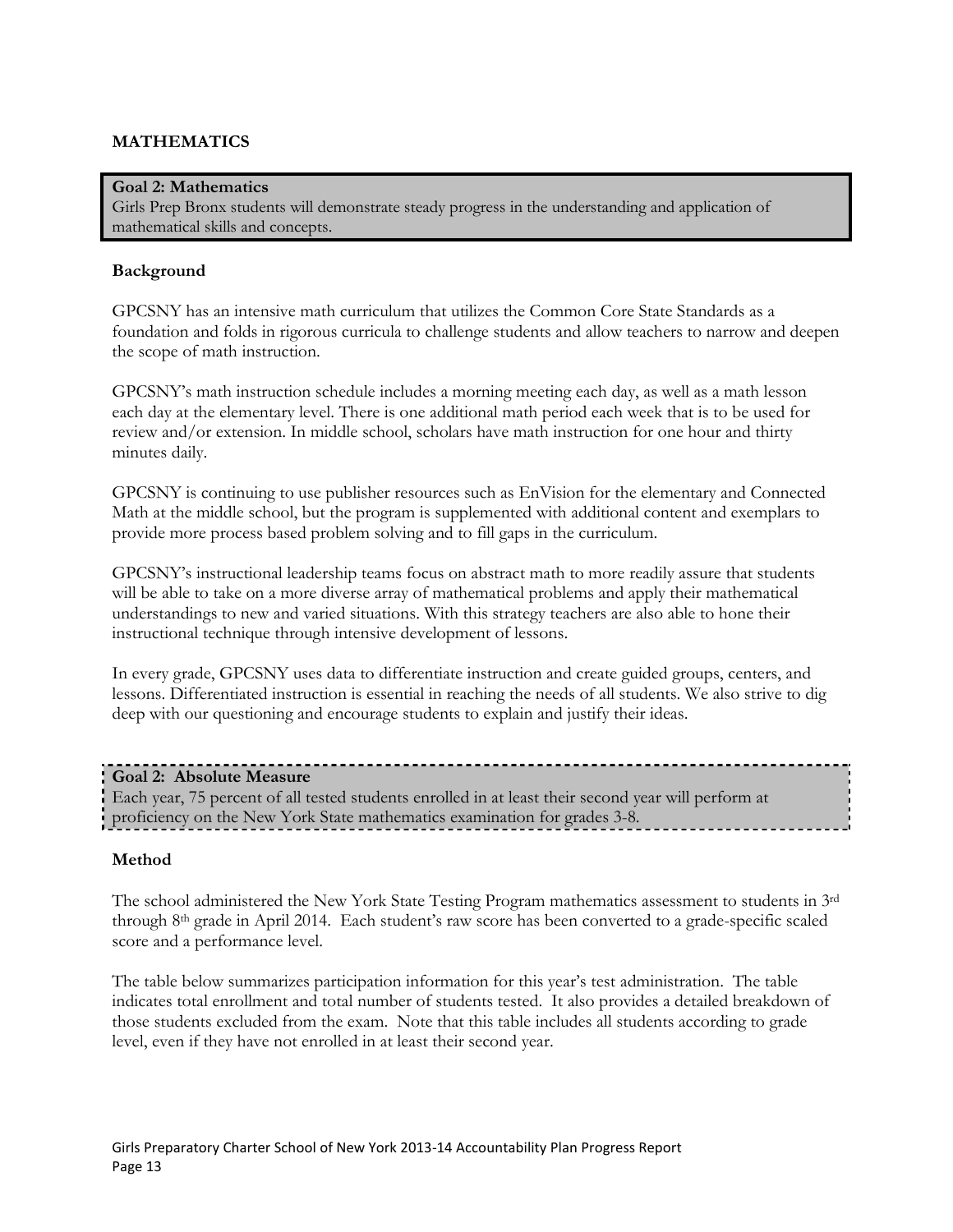| Grade | Total  |     | Not Tested <sup>8</sup> |        |          |  |
|-------|--------|-----|-------------------------|--------|----------|--|
|       | Tested | IEP | ELL                     | Absent | Enrolled |  |
|       |        |     |                         |        |          |  |
|       | 49     |     |                         |        | 49       |  |
|       | 50     |     |                         |        | 50       |  |
|       | 53     |     |                         |        | 53       |  |
|       |        |     |                         |        | 46       |  |
|       | 63     |     |                         |        | 65       |  |
| All   | 332    |     |                         | $2*$   | 334      |  |

## **2013-14 State Mathematics Exam Number of Students Tested and Not Tested**

*\*Two grade 8 students who took the Algebra Regents Exam declined to take the Grade 8 mathematics exam.*

#### **Results**

46.5% of Girls Prep students enrolled in at least their second year were proficient on the NYS mathematics examination.

|        | All Students |                  | Enrolled in at least their<br>Second Year |                  |  |
|--------|--------------|------------------|-------------------------------------------|------------------|--|
| Grades | Percent      | Number<br>Tested | Percent                                   | Number<br>Tested |  |
| 3      | 53.5%        | 71               | 57.1%                                     | 63               |  |
| 4      | 44.9%        | 49               | 47.6%                                     | 42               |  |
| 5      | 28.0%        | 50               | $34.4\%$                                  | 32               |  |
| 6      | $49.1\%$     | 53               | 53.7%                                     | 41               |  |
| 7      | 69.6%        | 46               | $68.9\%$                                  | 45               |  |
| 8      | $19.0\%$     | 63               | $19.4\%$                                  | 62               |  |
| All    | $43.2\%$     | 332              | $46.5\%$                                  | 284              |  |

## **Performance on 2013-14 State Mathematics Exam By All Students and Students Enrolled in At Least Their Second Year**

# **Evaluation**

Girls Prep did not meet the accountability measure of 75 percent of students enrolled in at least their second year achieving proficiency. However, as the data in the following sections demonstrates, Girls Prep students made significantly more than a year of growth, and also outperformed their host district. Accordingly, we believe the data indicates that Girls Prep is on a predictive path to meeting the goal of 75 percent proficiency in the future.

## **Additional Evidence**

<sup>&</sup>lt;sup>8</sup> Students exempted from this exam according to their Individualized Education Program (IEP), because of English Language Learners (ELL) status, or absence for at least some part of the exam.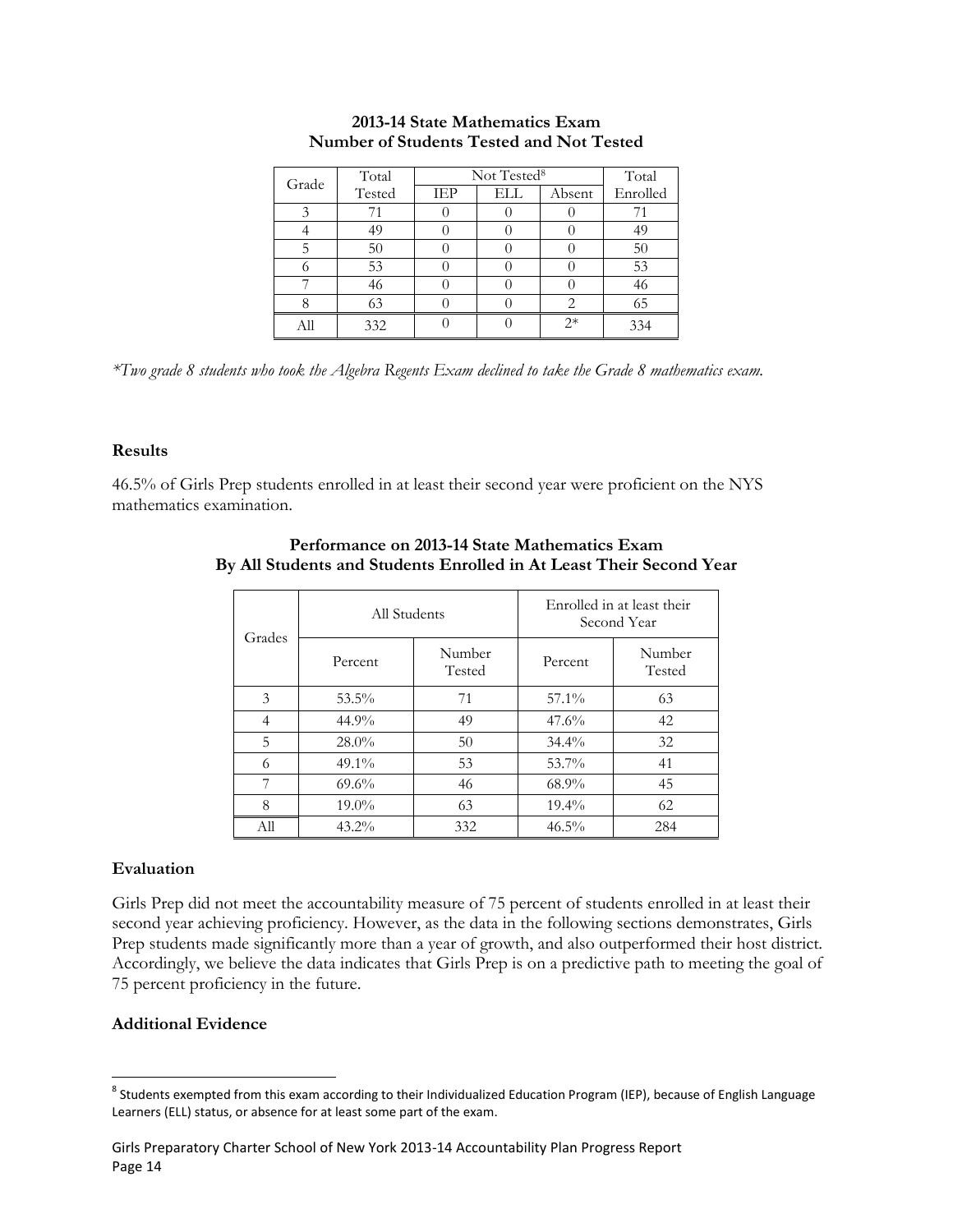The below table indicates that the percentage of students in at least their second year achieving proficiency increased by 8.0% from 2012-13 to 2013-14.

|                | Percent of Students Enrolled in At Least Their Second Year |         |                       |        |          |         |  |  |
|----------------|------------------------------------------------------------|---------|-----------------------|--------|----------|---------|--|--|
|                |                                                            |         | Achieving Proficiency |        |          |         |  |  |
| Grade          |                                                            | 2011-12 | 2012-13               |        |          | 2013-14 |  |  |
|                | Percent                                                    | Number  | Percent               | Number | Percent  | Number  |  |  |
|                |                                                            | Tested  |                       | Tested |          | Tested  |  |  |
| 3              | $75.0\%$                                                   | 44      | $31.0\%$              | 42     | 57.1%    | 63      |  |  |
| $\overline{4}$ | 86.1%                                                      | 44      | $50.0\%$              | 48     | $47.6\%$ | 42      |  |  |
| 5              | $44.1\%$                                                   | 43      | $18.6\%$              | 43     | $34.4\%$ | 32      |  |  |
| 6              | $74.5\%$                                                   | 59      | $60.0\%$              | 45     | 53.7%    | 41      |  |  |
| 7              | 86.0%                                                      | 43      | 26.8%                 | 56     | 68.9%    | 45      |  |  |
| 8              | N/A                                                        | N/A     | $45.5\%$              | 44     | $19.4\%$ | 62      |  |  |
| All            | 73.3%                                                      | 233     | 38.5%                 | 278    | $46.5\%$ | 284     |  |  |

## **Mathematics Performance by Grade Level and School Year**

In addition, 21 students in Grade 8 at GPCSNY took the Algebra Regents exam in 2013-14. All 21 of those students passed the Regents exam, including 9 students who did not pass the NYS Grade 8 Mathematics Test. If students who passed the Regents exam are counted as proficient, the overall proficiency rate for students in at least their 2nd year stands at 49.6%

## **Goal 2: Absolute Measure**

Each year, the school's aggregate Performance Level Index (PLI) on the State mathematics exam will meet the Annual Measurable Objective (AMO) set forth in the state's NCLB accountability system.

## **Method**

The federal No Child Left Behind law holds schools accountable for making annual yearly progress towards enabling all students to be proficient. As a result, the state sets an AMO each year to determine if schools are making satisfactory progress toward the goal of proficiency in the state's learning standards in mathematics. To achieve this measure, all tested students must have a Performance Level Index (PLI) value that equals or exceeds the 2013-14 mathematics AMO of 86. The PLI is calculated by adding the sum of the percent of all tested students at Levels 2 through 4 with the sum of the percent of all tested students at Levels 3 and 4. Thus, the highest possible PLI is 200.<sup>9</sup>

## **Results**

GPCSNY's performance index for mathematics was 129 in the 2013-14 school year. This exceeds the AMO of 86.

 $^9$  In contrast to NYSED's Performance Index, the PLI does not account for year-to-year growth toward proficiency.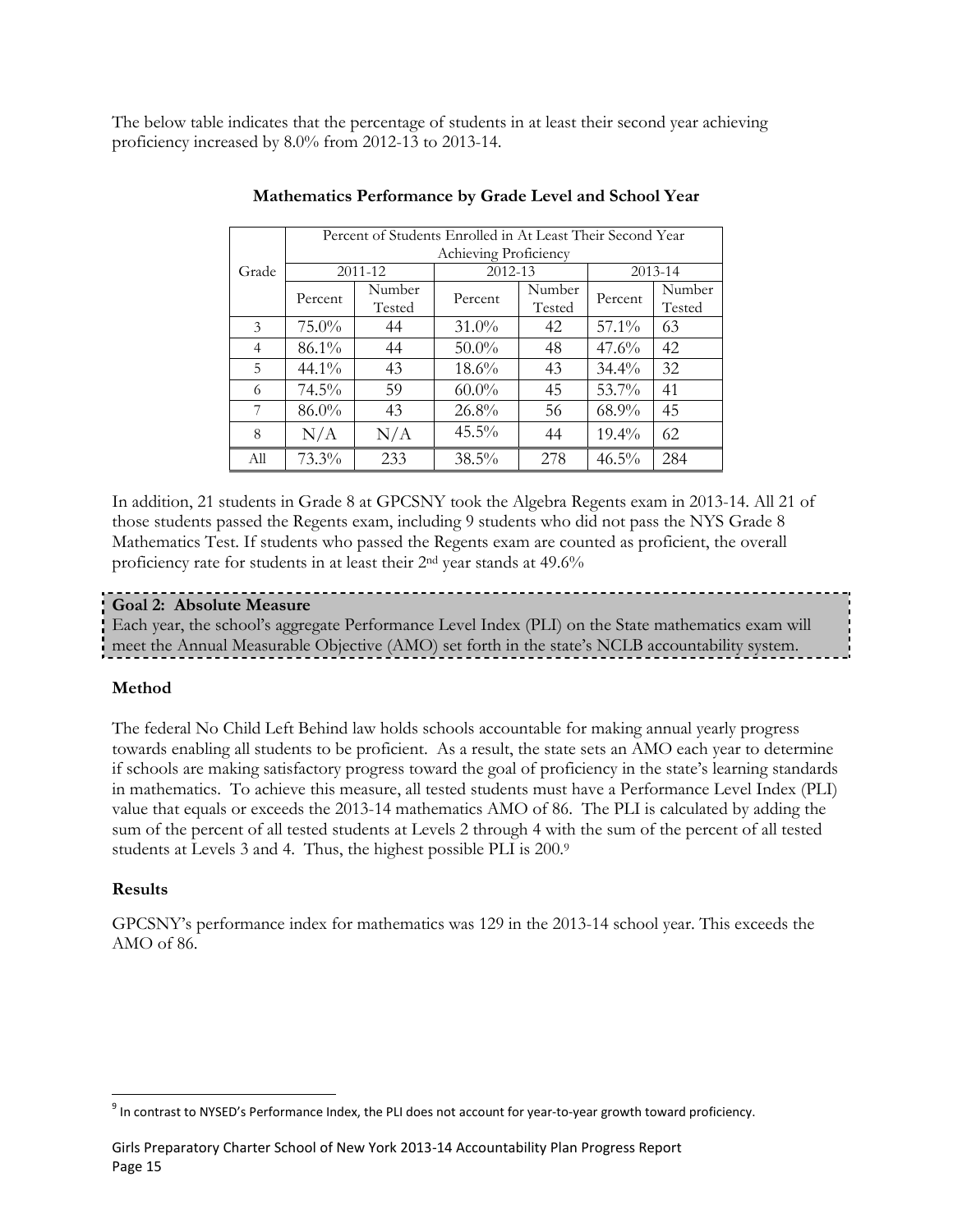| Number in | Percent of Students at Each Performance Level |     |                               |  |     |  |       |          |     |
|-----------|-----------------------------------------------|-----|-------------------------------|--|-----|--|-------|----------|-----|
| Cohort    | Level 1                                       |     | Level 2<br>Level 3<br>Level 4 |  |     |  |       |          |     |
|           | 16%                                           |     | $41\%$                        |  | 32% |  | $1\%$ |          |     |
|           |                                               |     |                               |  |     |  |       |          |     |
|           | РI                                            | $=$ | 41                            |  | 32  |  |       | $=$      | 84  |
|           |                                               |     |                               |  | 32  |  |       | $\equiv$ | 43  |
|           |                                               |     |                               |  |     |  | PЫ    |          | 127 |

## **Mathematics 2013-14 Performance Level Index (PLI)**

## **Evaluation**

GPCSNY exceeded the Annual Measurable Objective by 41 points in 2013-14.

# **Goal 2: Comparative Measure**

Each year, the percent of all tested students who are enrolled in at least their second year and performing at proficiency on the state mathematics exam will be greater than that of all students in the same tested grades in the local school district.

## **Method**

A school compares tested students enrolled in at least their second year to all tested students in the surrounding public school district. Comparisons are between the results for each grade in which the school had tested students in at least their second year at the school and the total result for all students at the corresponding grades in the school district.<sup>10</sup>

# **Results**

l

Students enrolled in at least their second year at Girls Prep outperformed those of their host district, NYC Community District 1.

|       | Percent of Students at Proficiency |                                  |                              |                  |  |  |  |
|-------|------------------------------------|----------------------------------|------------------------------|------------------|--|--|--|
| Grade | Charter School Students            | In At Least 2 <sup>nd</sup> Year | <b>All District Students</b> |                  |  |  |  |
|       | Percent                            | Number<br>Tested                 | Percent                      | Number<br>Tested |  |  |  |
| 3     | $57.1\%$                           | 63                               | 47%                          | 838              |  |  |  |
| 4     | $47.6\%$                           | 42                               | 49%                          | 824              |  |  |  |
| 5     | $34.4\%$                           | 32                               | 41%                          | 765              |  |  |  |
| 6     | $53.7\%$                           | 41                               | $42\%$                       | 741              |  |  |  |
| 7     | $68.9\%$                           | 45                               | 38%                          | 764              |  |  |  |
| 8     | $19.4\%$<br>62                     |                                  | 29%                          | 722              |  |  |  |
| All   | $46.5\%$                           | 284                              | 41%                          | 4654             |  |  |  |

# **2013-14 State Mathematics Exam Charter School and District Performance by Grade Level**

 $^{10}$  Schools can acquire these data when the New York State Education Department releases its Access database containing grade level ELA and math test results for all schools and districts statewide. The NYSED announces the release of the data on its [News Release webpage.](http://www.oms.nysed.gov/press/)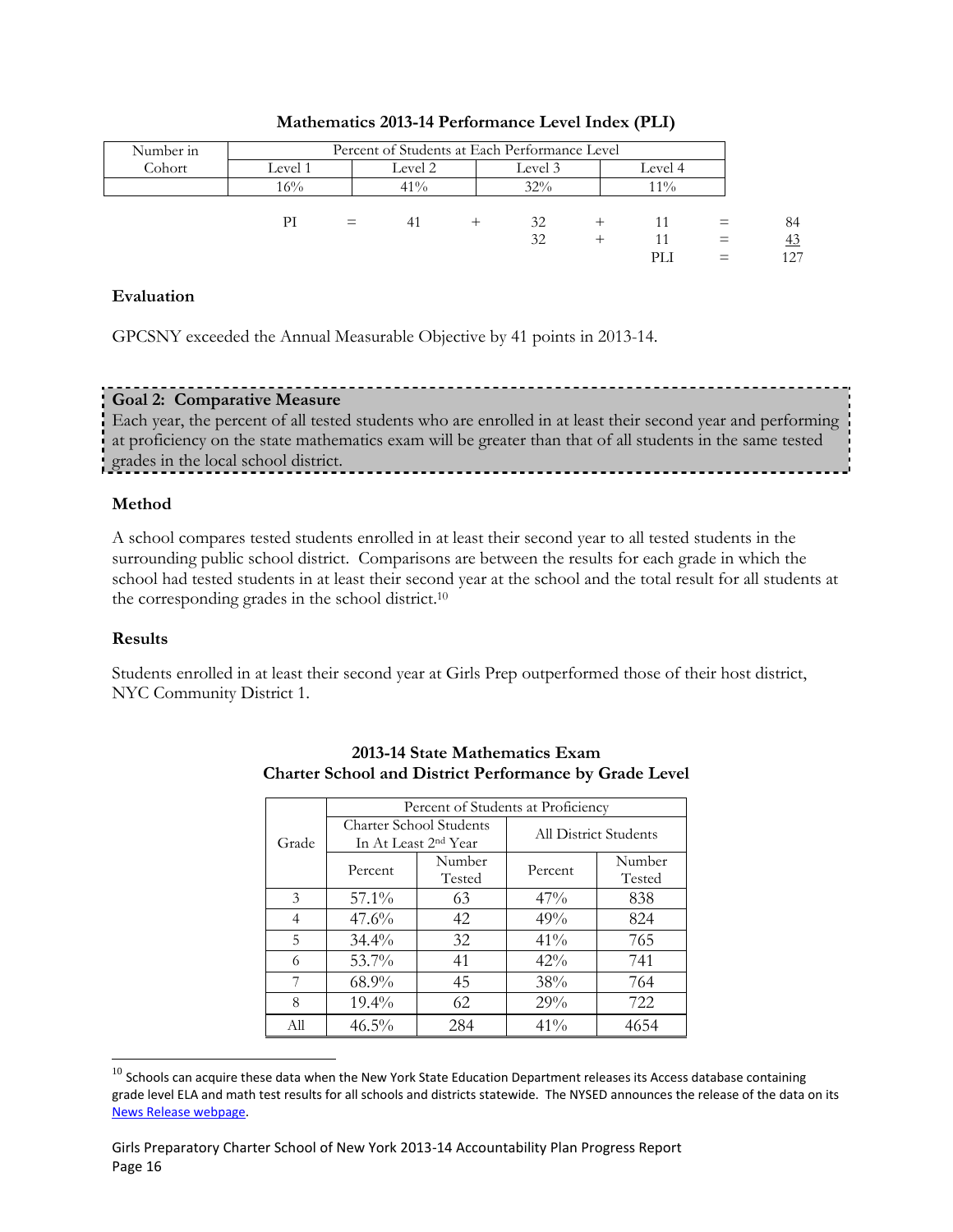## **Evaluation**

Girls Prep met the accountability measure requiring that students who are enrolled in at least their second year and performing at proficiency on the state mathematics exam to be greater than that of all students in the same tested grades in the local school district.

## **Additional Evidence**

The below table demonstrates that Girls Prep students have outperformed the students of the school's host district, District 1, in each of the last 3 years. In addition, the gap between GPCSNY and District 1 increased between 2012-13 and 2013-14, indicating that our revised instructional program is producing comparatively strong results.

|       | Percent of Students Enrolled in at Least their Second Year Who Are at |          |          |             |          |          |  |  |  |
|-------|-----------------------------------------------------------------------|----------|----------|-------------|----------|----------|--|--|--|
|       | Proficiency Compared to Local District Students                       |          |          |             |          |          |  |  |  |
|       | $2011 - 12$                                                           |          |          | $2012 - 13$ |          | 2013-14  |  |  |  |
| Grade |                                                                       |          |          |             |          |          |  |  |  |
|       | Girls                                                                 | District | Girls    | District 1  | Girls    | District |  |  |  |
|       | Prep                                                                  |          | Prep     |             | Prep     |          |  |  |  |
| 3     | $75.0\%$                                                              | $60.5\%$ | $31.0\%$ | $42.0\%$    | $57.1\%$ | 47%      |  |  |  |
| 4     | 86.1%                                                                 | $69.7\%$ | $50.0\%$ | $41.3\%$    | $47.6\%$ | 49%      |  |  |  |
| 5     | $44.1\%$                                                              | $64.9\%$ | $18.6\%$ | $32.3\%$    | $34.4\%$ | $41\%$   |  |  |  |
| 6     | $74.5\%$                                                              | $63.0\%$ | $60.0\%$ | $37.9\%$    | $53.7\%$ | $42\%$   |  |  |  |
| 7     | $86.0\%$                                                              | $64.0\%$ | $26.8\%$ | $33.2\%$    | $68.9\%$ | 38%      |  |  |  |
| 8     | N/A                                                                   | N/A      | $45.5\%$ | 35.6%       | $19.4\%$ | 29%      |  |  |  |
| All   | 73.3%                                                                 | $64.3\%$ | 38.5%    | $37.1\%$    | $46.5\%$ | 41%      |  |  |  |

## **Mathematics Performance of Charter School and Local District by Grade Level and School Year**

# **Goal 2: Comparative Measure**

Each year, the school will exceed its predicted level of performance on the state mathematics exam by an Effect Size of 0.3 or above (performing higher than expected to a small degree) according to a regression analysis controlling for students eligible for economically disadvantaged students among all public schools in New York State.<sup>11</sup>

# **Method**

The Charter Schools Institute conducts a Comparative Performance Analysis, which compares the school's performance to demographically similar public schools state-wide. The Institute uses a regression analysis to control for the percentage of economically disadvantaged students among all public schools in New York State. The Institute compares the school's actual performance to the predicted performance of public schools with a similar economically disadvantaged percentage. The difference between the schools' actual and predicted performance, relative to other schools with similar

<sup>&</sup>lt;sup>11</sup> The Institute will continue using *economically disadvantaged* instead of *eligibility for free lunch* as the demographic variable in 2013-14. Schools should report previous year's results using reported free-lunch statistics.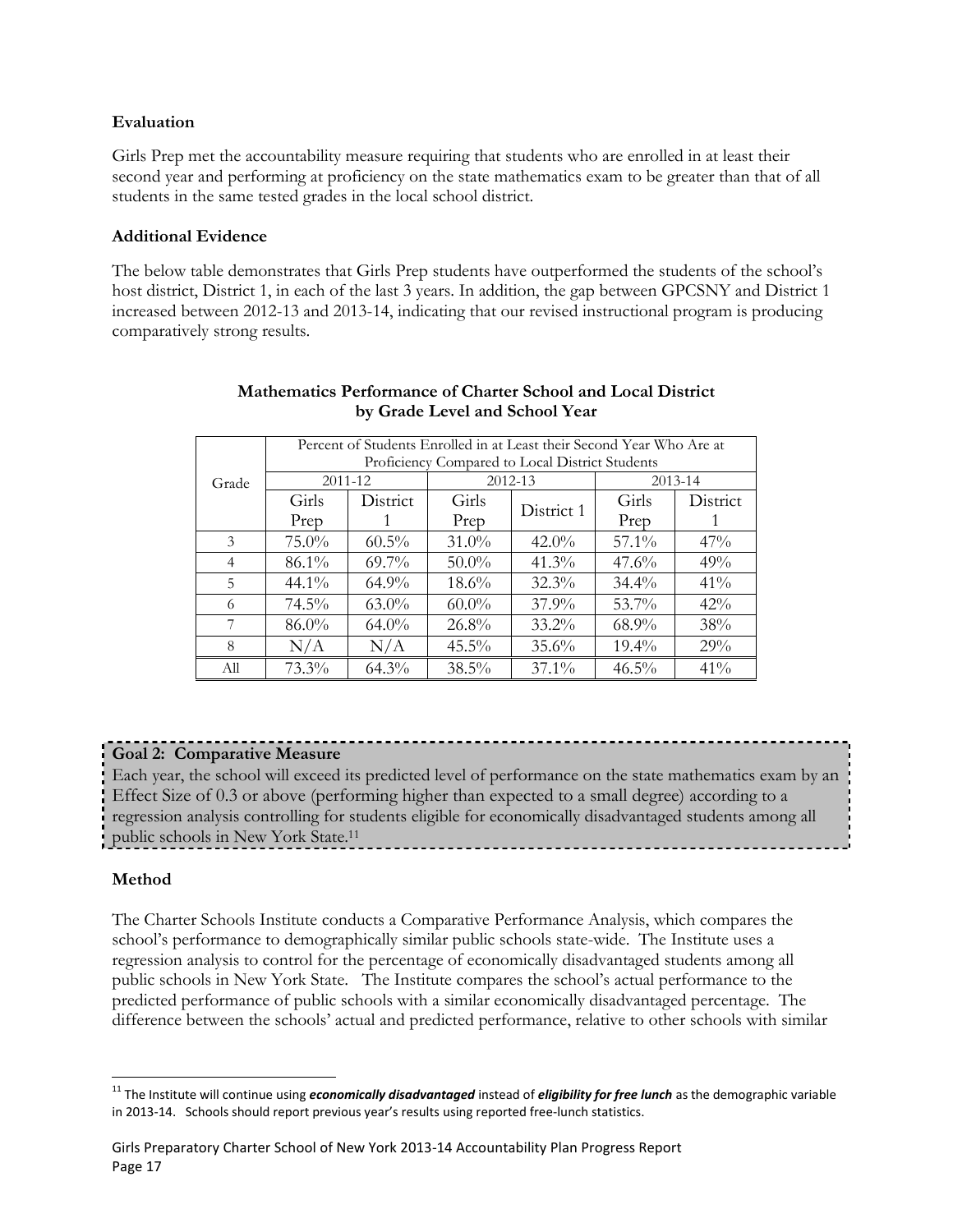economically disadvantaged statistics, produces an Effect Size. An Effect Size of 0.3 or performing higher than expected to a small degree is the requirement for achieving this measure.

Given the timing of the state's release of economically disadvantaged data and the demands of the data analysis, the 2013-14 analysis is not yet available. This report contains 2012-13 results, the most recent Comparative Performance Analysis available.

## **Results**

In 2012-13, Girls Prep's aggregate effect size in mathematics was 0.71.

| Grade | Percent<br>Economically<br>Disadvantaged | Number<br>Tested |             | Percent of Students<br>Difference between<br>at Levels 3&4<br>Actual and<br>Predicted |        | Effect<br>Size |
|-------|------------------------------------------|------------------|-------------|---------------------------------------------------------------------------------------|--------|----------------|
|       |                                          |                  | Actual      | Predicted                                                                             |        |                |
| 3     | 84.6                                     | 50               | <b>30.0</b> | 23.7                                                                                  | 6.3    | 0.36           |
| 4     | 80.8                                     | 51               | 49.0        | 26.2                                                                                  | 22.8   | 1.33           |
| 5     | 79.2                                     | 52               | 21.1        | 21.4                                                                                  | $-0.3$ | $-0.02$        |
| 6     | 62.3                                     | 50               | 54.0        | 25.8                                                                                  | 28.2   | 1.57           |
| ⇁     | 71.4                                     | 68               | 22.0        | 19.0                                                                                  | 3.0    | 0.17           |
| 8     | 59.6                                     | 47               | 42.5        | 22.6                                                                                  | 19.9   | 1.07           |
| A11   | 73.1                                     | 318              | 35.5        | 22.9                                                                                  | 12.6   | 0.71           |

# **2012-13 Mathematics Comparative Performance by Grade Level**

| <b>School's Overall Comparative Performance:</b> |
|--------------------------------------------------|
| Higher than expected to a medium degree          |

# **Evaluation**

In 2012-13, Girls Prep met this accountability plan goal. Girls Prep's effect size is not yet available for 2013-14, the year relevant to this analysis.

# **Additional Evidence**

GPCSNY has had a strongly positive effect size for each of the last three years.

| School<br>Year | Grades | Percent<br>Eligible for<br>Free Lunch | Number<br>Tested | Actual | Predicted | Effect<br>Size |
|----------------|--------|---------------------------------------|------------------|--------|-----------|----------------|
| 2010-11        | K-6    | 62                                    | 222              | 81.1   | 56.2      | 1.32           |
| 2011-12        | K-7    | 56.2                                  | 265              | 75.8   | 59.7      | 0.85           |
| 2012-13        | $K-8$  | 73.1                                  | 318              | 35.5   | 22.9      | 0.71           |

# **Mathematics Comparative Performance by School Year**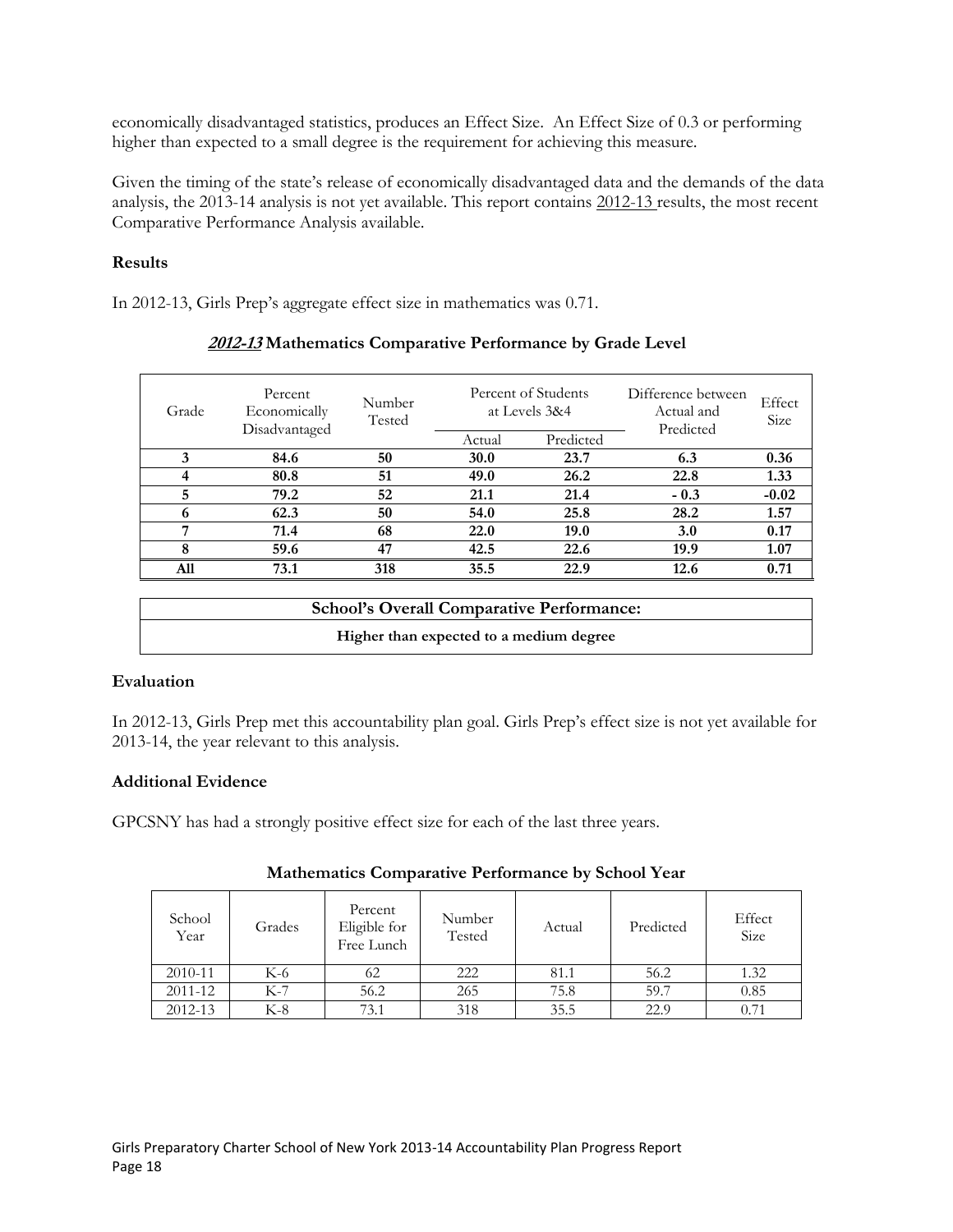# **Goal 2: Growth Measure<sup>12</sup>**

Each year, under the state's Growth Model, the school's mean unadjusted growth percentile in mathematics for all tested students in grades 4-8 will be above the state's unadjusted median growth percentile.

# **Method**

This measure examines the change in performance of the same group of students from one year to the next and the progress they are making in comparison to other students with the same score in the previous year. The analysis only includes students who took the state exam in 2012-13 and also have a state exam score in 2011-12 including students who were retained in the same grade. Students with the same 2011-12 scores are ranked by their 2012-13 scores and assigned a percentile based on their relative growth in performance (mean growth percentile). Students' growth percentiles are aggregated schoolwide to yield a school's mean growth percentile. In order for a school to perform above the statewide median, it must have a mean growth percentile greater than 50.

Given the timing of the state's release of Growth Model data, the 2013-14 analysis is not yet available. This report contains 2012-13 results, the most recent Growth Model data available.<sup>13</sup>

In 2012-13, Girls Prep's mean unadjusted growth percentile was 59.5. This is higher than the state's unadjusted median growth percentile of 50.0

|       | <b>Mean Growth Percentile</b> |           |  |  |
|-------|-------------------------------|-----------|--|--|
| Grade | School                        | Statewide |  |  |
|       |                               | Average   |  |  |
| 3     | N/A                           | 50.0      |  |  |
| 4     | 59.0                          | 50.0      |  |  |
| 5     | 44.0                          | 50.0      |  |  |
| 6     | 74.5                          | 50.0      |  |  |
| 7     | 53.0                          | 50.0      |  |  |
| 8     | 70.5                          | 50.0      |  |  |
| All   | 59.5                          | 50.0      |  |  |

# **2012-13 Mathematics Mean Growth Percentile by Grade Level**

# **Evaluation**

In 2012-13, Girls Prep met this accountability plan goal. Girls Prep's effect size is not yet available for 2013-14, the year relevant to this analysis.

# **Additional Evidence**

GPCSNY has met this accountability goal in two of the last three years. In addition, GPCSNY's mean growth percentile has increased in each of the last two years.

<sup>&</sup>lt;sup>12</sup> See Guidelines for Creating [a SUNY Accountability Plan](http://www.newyorkcharters.org/operate/first-year-schools/accountability-plan/) for an explanation.

 $^{13}$  Schools can acquire these data from the NYSED's business portal: portal.nysed.gov.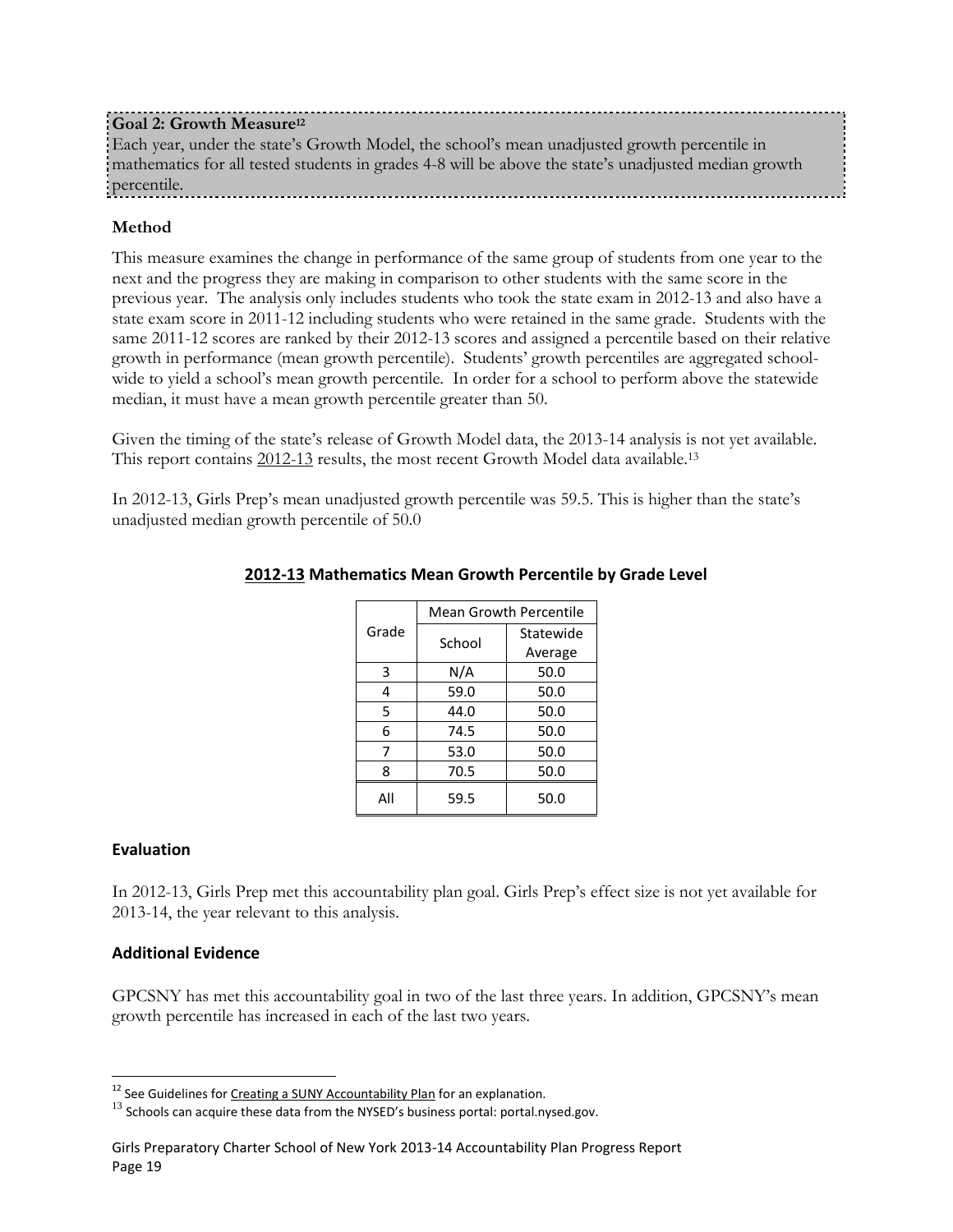|       | <b>Mean Growth Percentile</b> |                  |         |           |  |  |
|-------|-------------------------------|------------------|---------|-----------|--|--|
| Grade | $2010 - 11^{14}$              | $2011 - 12^{14}$ | 2012-13 | Statewide |  |  |
|       |                               |                  |         | Average   |  |  |
| 3     |                               |                  | N/A     | 50.0      |  |  |
| 4     |                               |                  | 59.0    | 50.0      |  |  |
| 5     |                               |                  | 44.0    | 50.0      |  |  |
| 6     |                               |                  | 74.5    | 50.0      |  |  |
| 7     |                               |                  | 53.0    | 50.0      |  |  |
| 8     |                               |                  | 70.5    | 50.0      |  |  |
| All   | 55.5                          | 49.8             | 59.5    | 50.0      |  |  |

# **Mathematics Mean Growth Percentile by Grade Level and School Year**

# **Summary of the Mathematics Goal**

We are committed to providing the resources needed for our students to become proficient mathematicians. GPCSNY is committed to a culture of continuous improvement where student achievement and success has no limit.

In 2013-14, GPCSNY achieved 4 out of the 5 possible measures for evaluation. Below we have outlined an action plan to implement in the coming year. This plan includes programs and processes that have proven to be successful and new strategies that address our observable gaps.

Like the overwhelming majority of charter schools in New York City, Girls Prep did not meet the goal of 75 percent proficiency in 2013-14. However, our outstanding growth data gives us confidence that we are on a predictive path to attaining that goal in the future.

| Type        | Measure                                                                                                                                                                                                                                                                                                                                                                          | <b>Outcome</b>  |
|-------------|----------------------------------------------------------------------------------------------------------------------------------------------------------------------------------------------------------------------------------------------------------------------------------------------------------------------------------------------------------------------------------|-----------------|
| Absolute    | Each year, 75 percent of all tested students who are enrolled in at least their<br>second year will perform at proficiency on the New York State mathematics<br>exam for grades 3-8.                                                                                                                                                                                             | Did Not Achieve |
| Absolute    | Each year, the school's aggregate Performance Level Index (PLI) on the state<br>mathematics exam will meet that year's Annual Measurable Objective (AMO)<br>set forth in the state's NCLB accountability system.                                                                                                                                                                 | Achieved        |
| Comparative | Each year, the percent of all tested students who are enrolled in at least their<br>second year and performing at proficiency on the state mathematics exam will<br>be greater than that of students in the same tested grades in the local school<br>district.                                                                                                                  | Achieved        |
| Comparative | Each year, the school will exceed its predicted level of performance on the state<br>mathematics exam by an Effect Size of 0.3 or above (performing higher than<br>expected to a small degree) according to a regression analysis controlling for<br>economically disadvantaged students among all public schools in New York<br>State. (Using 2012-13 school district results.) | Achieved        |
| Growth      | Each year, under the state's Growth Model the school's mean unadjusted<br>growth percentile in mathematics for all tested students in grades 4-8 will be<br>above the state's unadjusted median growth percentile.                                                                                                                                                               | Achieved        |

 <sup>14</sup> Grade level results not available.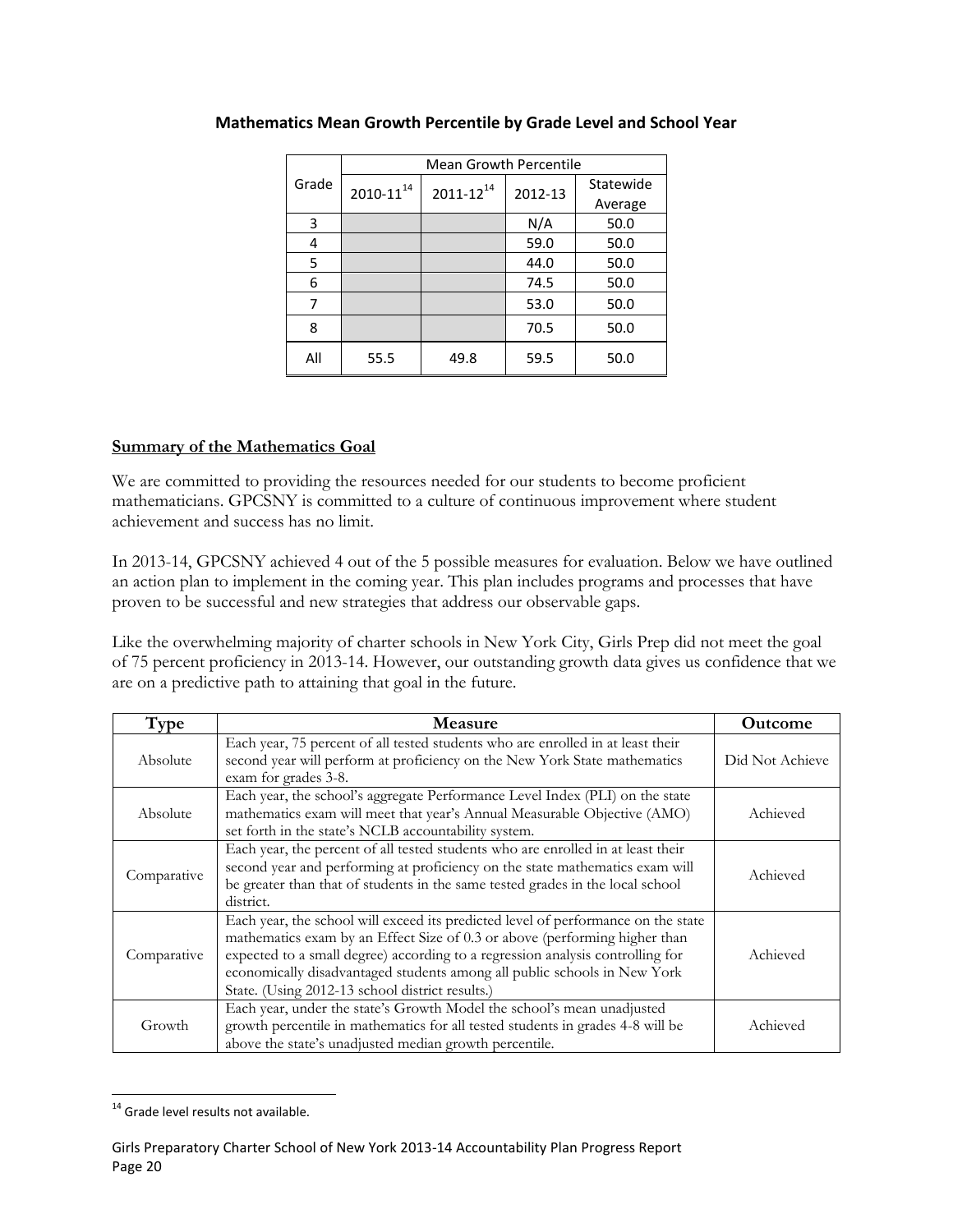## **Action Plan**

## **Increased Instructional Time**

In Grades K-4, we have implemented a new 30 minute problem-solving block. Students will spend this time critically engaging with a single rigorous question, developing their own strategies and discussing them with peers and as a whole class. We have contracted with Dr. Stephanie Smith to implement Cognitively Guided Instruction (CGI) during this problem-solving block. CGI has previously been implemented by other NYC charter schools that have seen substantial growth in math achievement as a result.

## **Curriculum**

In 2012-13, our network-wide data inquiry team established that students' lack of vocabulary and content knowledge impeded their ability to access complex texts. Accordingly, our three-year action plan calls for the creation of a vertically aligned, interdisciplinary curriculum with an increased emphasis on complex text and rich academic vocabulary. We believe that a curriculum that builds coherent knowledge from grade to grade through prolonged, scaffolded interaction with complex texts is in keeping with the Common Core shifts and will be a driver of future success.

The curriculum creation process will occur in phases over the next three years. The work will be led by network staff in collaboration with school-based staff. Our network team now includes a Chief Academic Officer and Director of Curriculum who will be supported by the Directors of Curriculum and Assessment at the school.

## **Instruction**

The second key lever to drive academic improvement is to continue to refine our coaching and observation processes. This year, Girls Prep's full-time instructional leaders include an ELA coach, two math coaches, two Directors of Curriculum and Assessment, and our principals, who are our primary instructional leaders. All of these individuals will regularly observe teachers and provide instructional feedback. Grade team leaders will also conduct informal observations and peer observations. All observations will utilize the Danielson framework as our model of excellent teaching.

## **Data & Assessment**

In the area of data analysis and action planning, we have created an interlocking structure of networkwide data inquiry teams to ensure that all forms of data are being used and triangulated effectively. Similar in nature to professional learning communities, grade-level data inquiry teams will be led by grade-team leaders, who will in turn sit on school-wide data inquiry teams led by the Directors of Curriculum and Assessment, who will in turn sit on a network-wide data inquiry team led by the network's Director of Data and Assessment. All of the network's Directors of Curriculum and Assessment will participate in monthly like-position meetings with the network staff in order to share best practices and engage in professional development.

Finally, the network will be piloting vertically aligned, CCSS-based writing rubrics in 2014-15 to ensure that expectations scaffold appropriately from year to year and that all students are held to the same level of rigor.

# **SCIENCE**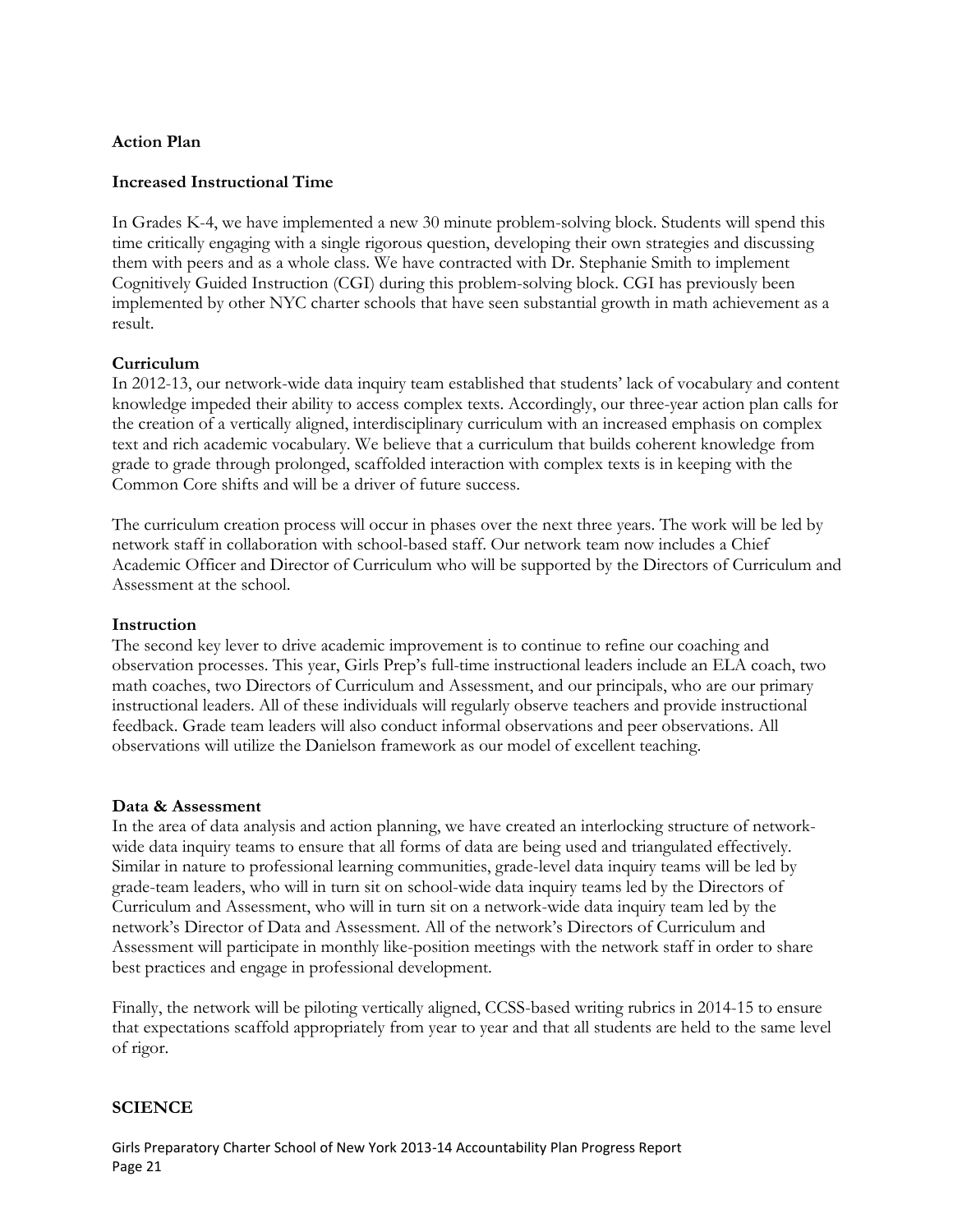## **Goal 3: Science**

Girls Prep Bronx students will demonstrate proficiency relevant to achievement in science.

## **Background**

Science at Girls Prep allows students to explore the world through a hands-on, inquiry based approach. Throughout their years in school students will study physical, life, and earth science. Science in kindergarten explores the physical properties of matter (solids) and the changes in plants and animals through the seasons. First grade students study animal diversity, properties of matter (solids and liquids), and the changes in weather through the seasons. In second grade, students use the scientific process to learn about the physics of motion, study properties of earth materials, and look at the symbiotic relationship of plants and animals.

As students move on to third grade, they build on their early childhood learning. Third grade students at Girls Prep complete an in-depth study of metric measurement and its role in quantifying observations on properties of matter. They explore energy through the physics of sound, construct simple machines (force and motion), and look at plant and animal adaptations (structures of life).

In every grade, teachers integrate opportunities for students to read and write about the content, skills, and processes developed through their inquiry work. Teachers use Delta Education FOSS science and the state standards as the key resources in planning instruction.

#### **Goal 3: Absolute Measure**

Each year, 75 percent of all tested students enrolled in at least their second year will perform at proficiency on the New York State science examination.

## **Method**

The school administered the New York State Testing Program science assessment to students in 4<sup>th</sup> and 8<sup>th</sup> grade in springs 2014. The school converted each student's raw score to a performance level and a grade-specific scaled score. The criterion for success on this measure requires students enrolled in at least their second year (defined as enrolled by BEDS day of the previous school year) to score at proficiency.

## **Results**

72.6% of Girls Prep students enrolled in at least their second year were proficient on the NYS science examination.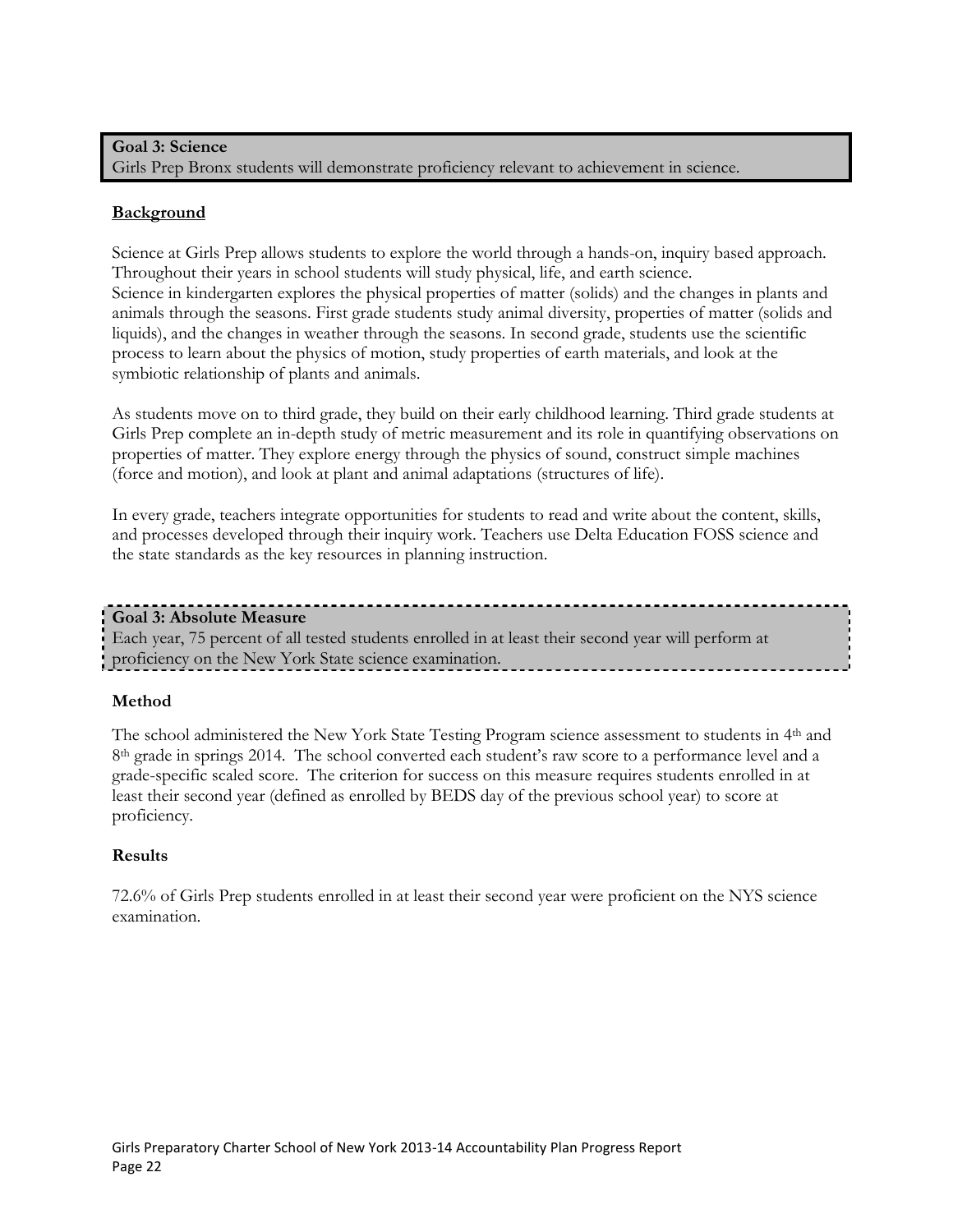|       | Percent of Students at Proficiency |                                  |                       |        |  |  |
|-------|------------------------------------|----------------------------------|-----------------------|--------|--|--|
|       |                                    | <b>Charter School Students</b>   | All District Students |        |  |  |
| Grade |                                    | In At Least 2 <sup>nd</sup> Year | $(2012 - 13)$         |        |  |  |
|       | Percent                            | Number                           | Percent               | Number |  |  |
|       |                                    | Tested                           |                       | Tested |  |  |
|       | $97.6\%$                           | 42.                              | 87%                   | 772    |  |  |
|       | 56.3%                              | 64                               | $54\%$                | 483    |  |  |
|       | 72.6%                              | 106                              | 74.3%                 | .225   |  |  |

## **Charter School Performance on 2013-14 State Science Exam By All Students and Students Enrolled in At Least Their Second Year**

# **Evaluation**

Girls Prep did not meet this accountability plan goal. Our results were strong in Grade 4, where every student but one passed the test. In contrast, our results in Grade 8 were alarming, and we will be investigating the root cause(s) and building action plans throughout 2014-15. We are confident that our Grade 8 science scores should be substantially higher in 2014-15 than they were in 2013-14.

## **Additional Evidence**

Girls Prep has met this accountability goal in each year of the accountability period prior to this one. Our overall dip in overall performance is entirely attributable to low scores in Grade 8; our performance in Grade 4 continues to be strong in both absolute and relative terms.

|       | Percent of Students Enrolled in At Least Their Second Year at<br>Proficiency |                  |         |                  |         |                  |
|-------|------------------------------------------------------------------------------|------------------|---------|------------------|---------|------------------|
| Grade | 2012-13<br>2011-12<br>2013-14                                                |                  |         |                  |         |                  |
|       | Percent                                                                      | Number<br>Tested | Percent | Number<br>Tested | Percent | Number<br>Tested |
|       | 95%                                                                          | 43               | 98%     | 48               | 97.6%   | 42               |
| 8     | N/A                                                                          | $\rm N/A$        | 70%     | 44               | 56.3%   | 64               |
| All   | 95%                                                                          |                  | 85%     | 92               | 72.6%   | 106              |

## **Science Performance by Grade Level and School Year**

## **Goal 3: Comparative Measure**

Each year, the percent of all tested students enrolled in at least their second year and performing at proficiency on the state science exam will be greater than that of all students in the same tested grades in the local school district.

# **Method**

The school compares tested students enrolled in at least their second year to all tested students in the surrounding public school district. Comparisons are between the results for each grade in which the school had tested students in at least their second year and the results for the respective grades in the local school district.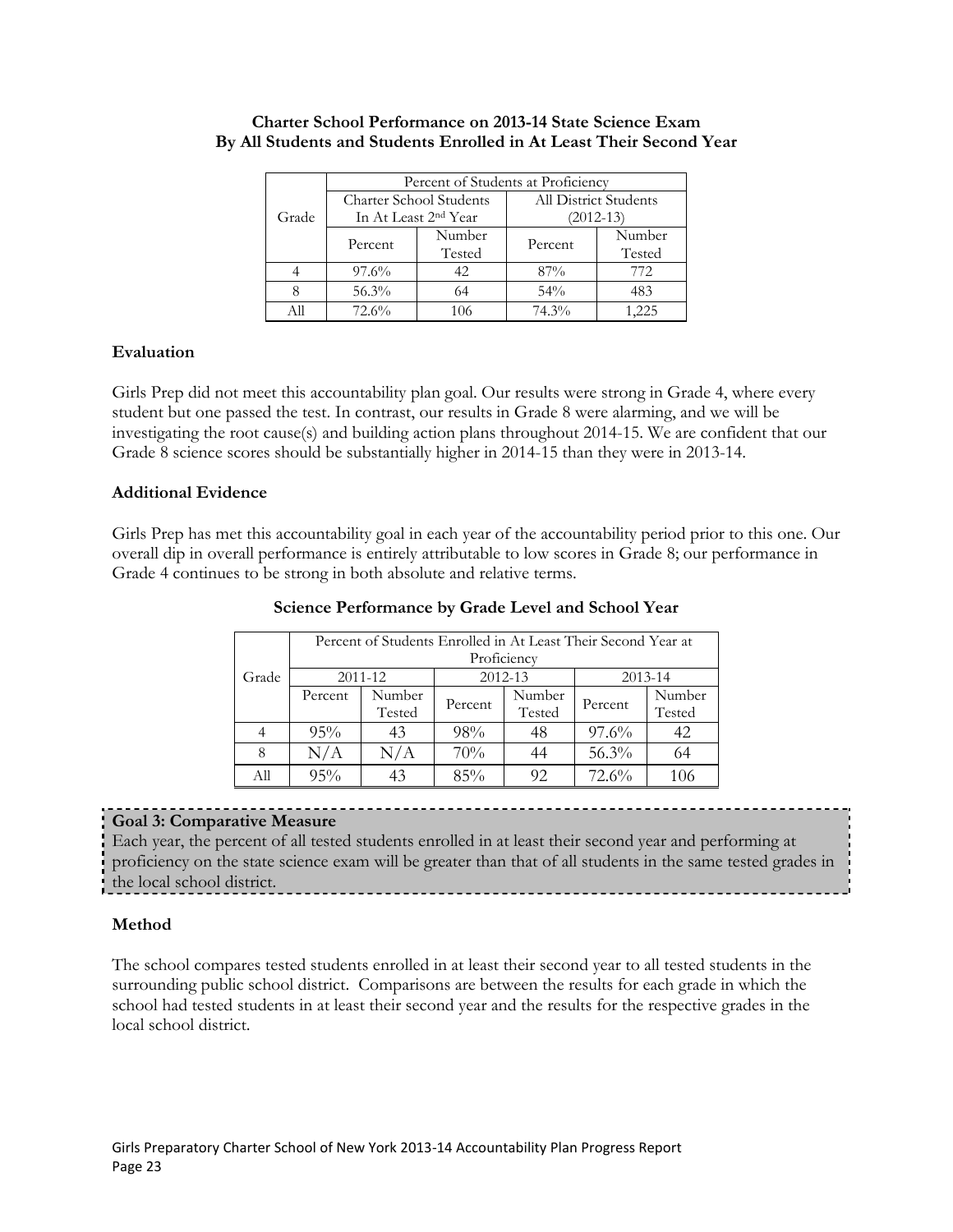## **Results**

Students enrolled in at least their second year at Girls Prep performed slightly lower than those in their host district, District 1.

|       | Percent of Students at Proficiency |                                  |                       |        |  |  |
|-------|------------------------------------|----------------------------------|-----------------------|--------|--|--|
|       | Charter School Students            |                                  | All District Students |        |  |  |
| Grade |                                    | In At Least 2 <sup>nd</sup> Year | $(2012 - 13)$         |        |  |  |
|       | Percent                            | Number                           | Percent               | Number |  |  |
|       |                                    | Tested                           |                       | Tested |  |  |
|       | $97.6\%$                           | 42                               | 87%                   | 772    |  |  |
|       | 56.3%                              | 64                               | 54%                   | 483    |  |  |
|       | 72.6%                              | 106                              | 74.3%                 | 225    |  |  |

# **2013-14 State Science Exam Charter School and District Performance by Grade Level**

## **Evaluation**

GPCSNY did not meet the accountability measure requiring that students who are enrolled in at least their second year and performing at proficiency on the state science exam to be greater than that of all students in the same tested grades in the local school district. This is entirely attributable to a decline in Grade 8 performance. We are investigating the cause(s) of this decline and expend to see serious growth in this area in 2014-15.

## **Additional Evidence**

Girls Prep met this accountability goal in each year of the accountability period prior to 2013-14.

| Science Performance of Charter School and Local District |
|----------------------------------------------------------|
| by Grade Level and School Year                           |

|       | Percent of Charter School Students at Proficiency and Enrolled in At Least their<br>Second Year Compared to Local District Students |            |             |          |          |          |
|-------|-------------------------------------------------------------------------------------------------------------------------------------|------------|-------------|----------|----------|----------|
| Grade |                                                                                                                                     | 2011-12    | $2012 - 13$ |          | 2013-14  |          |
|       | Girls                                                                                                                               | District 1 | Girls       | Local    | Charter  | Local    |
|       | Prep                                                                                                                                |            | Prep        | District | School   | District |
|       | 95%                                                                                                                                 | 86%        | 98%         | $87\%$   | $97.6\%$ | N/A      |
| 8     | N/A                                                                                                                                 | N/A        | 70%         | $54\%$   | 56.3%    | N/A      |
| All   | 95%                                                                                                                                 | 86%        | 85%         | 74.3%    | 72.6%    | N/A      |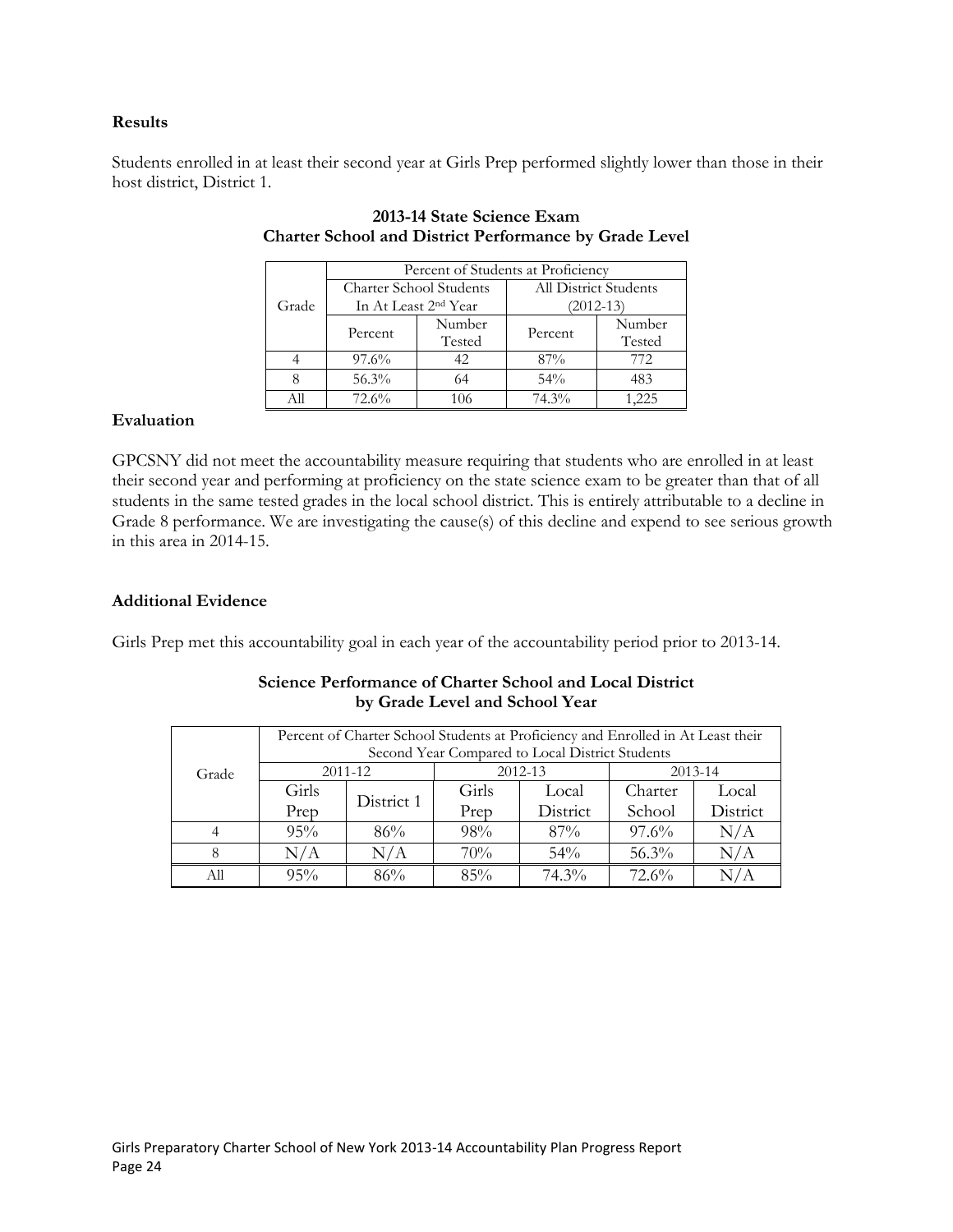## **Summary of the Science Goal**

GPCSNY met zero out of two science goals in 2013-14. Our performance in Grade 4 was very strong, with only one student out of 42 failing to pass the NYS science assessment. However, our results in Grade 8 declined substantially between 2012-13 and 2013-14.

| Type        | <b>Measure</b>                                                                                                                                                                                                                                  | <b>Outcome</b>  |
|-------------|-------------------------------------------------------------------------------------------------------------------------------------------------------------------------------------------------------------------------------------------------|-----------------|
| Absolute    | Each year, 75 percent of all tested students enrolled in at least<br>their second year will perform at proficiency on the New York<br>State examination.                                                                                        | Did Not Achieve |
| Comparative | Each year, the percent of all tested students enrolled in at least<br>their second year and performing at proficiency on the state<br>exam will be greater than that of all students in the same tested<br>grades in the local school district. | Did Not Achieve |

# **Action Plan**

We will be looking critically at the alignment of our science curriculum to the Grade 8 NYS science test, particularly in grades 5-8. Although we are confident that our curriculum covers all of the material necessary to succeed on the Grade 8 NYS science test, certain content areas may not receive appropriate emphasis or be taught in the appropriate sequence. We will seek to uncover and remedy any gaps in 2014-15.

In addition, we have changed our middle school staffing model to include 3 rather than 2 science teachers. This will increase the time for planning and co-observation, which we think will lead to higher quality instruction and stronger results from students.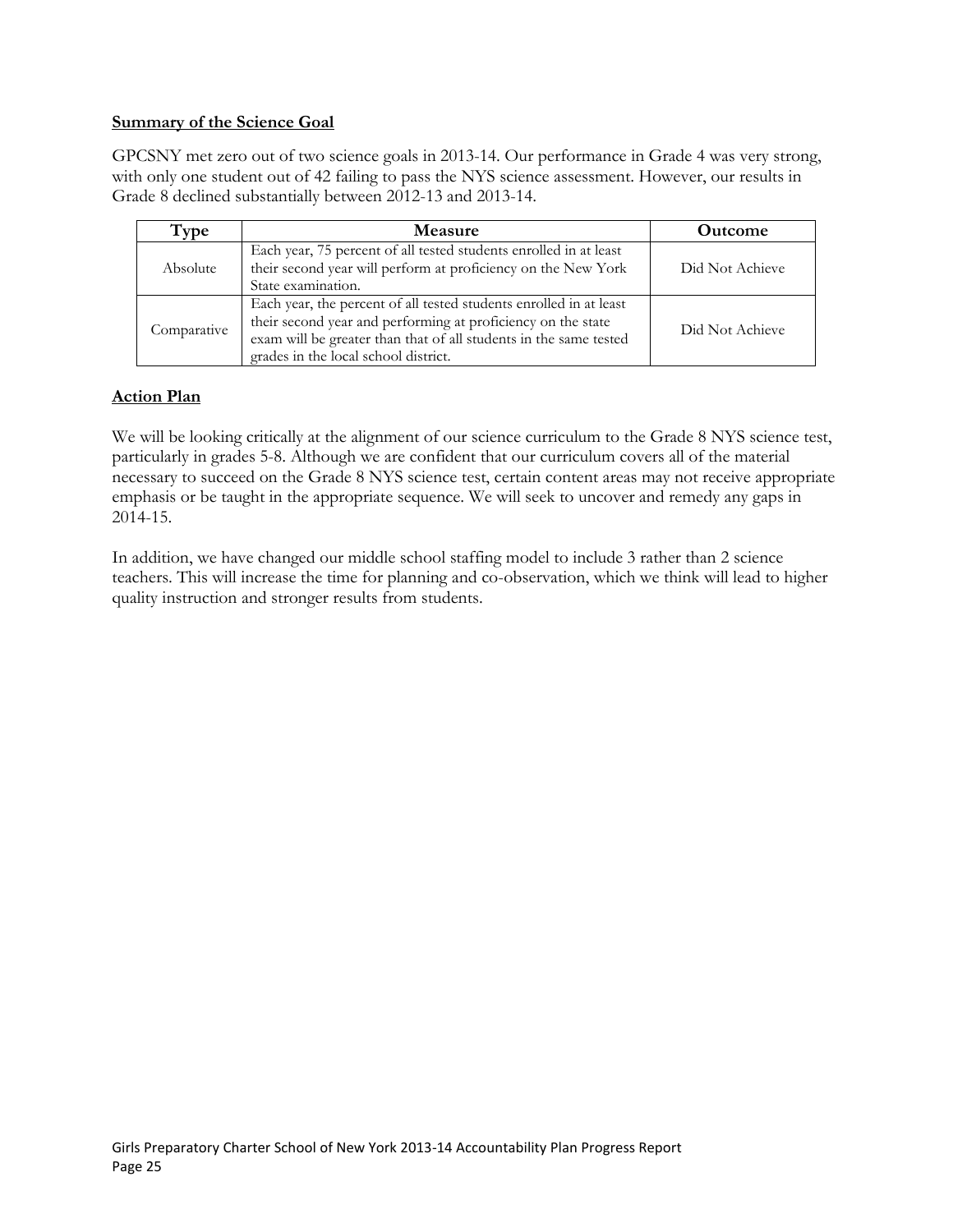## **NCLB**

## **Goal 4: NCLB**

The school will be in Good Standing each year.

#### **Goal 4: Absolute Measure**

Under the state's NCLB accountability system, the school's Accountability Status is in good standing: the state has not identified the school as a Focus School nor determined that it has met the criteria to be identified as a local-assistance-plan school.

## **Method**

Since *all* students are expected to meet the state's learning standards, the federal No Child Left Behind legislation stipulates that various sub-populations and demographic categories of students among all tested students must meet state proficiency standards. New York, like all states, established a system for making these determinations for its public schools. Each year the state issues School Report Cards. The report cards indicate each school's status under the state's No Child Left Behind (NCLB) accountability system.

## **Results**

For the 2012-13 school year Girls Prep was in Good Standing.

## **Evaluation**

GPCSNY met this accountability goal.

| <b>NCLB</b> Status by Year |               |  |  |  |
|----------------------------|---------------|--|--|--|
| Year                       | <b>Status</b> |  |  |  |
| 2007-08                    | Good Standing |  |  |  |
| 2008-09                    | Good Standing |  |  |  |
| 2009-10                    | Good Standing |  |  |  |
| 2010-11                    | Good Standing |  |  |  |
| 2011-12                    | Good Standing |  |  |  |
| 2012-13                    | Good Standing |  |  |  |

## **Additional Evidence**

GPCSNY has been in good standing for each year of the Accountability Period.